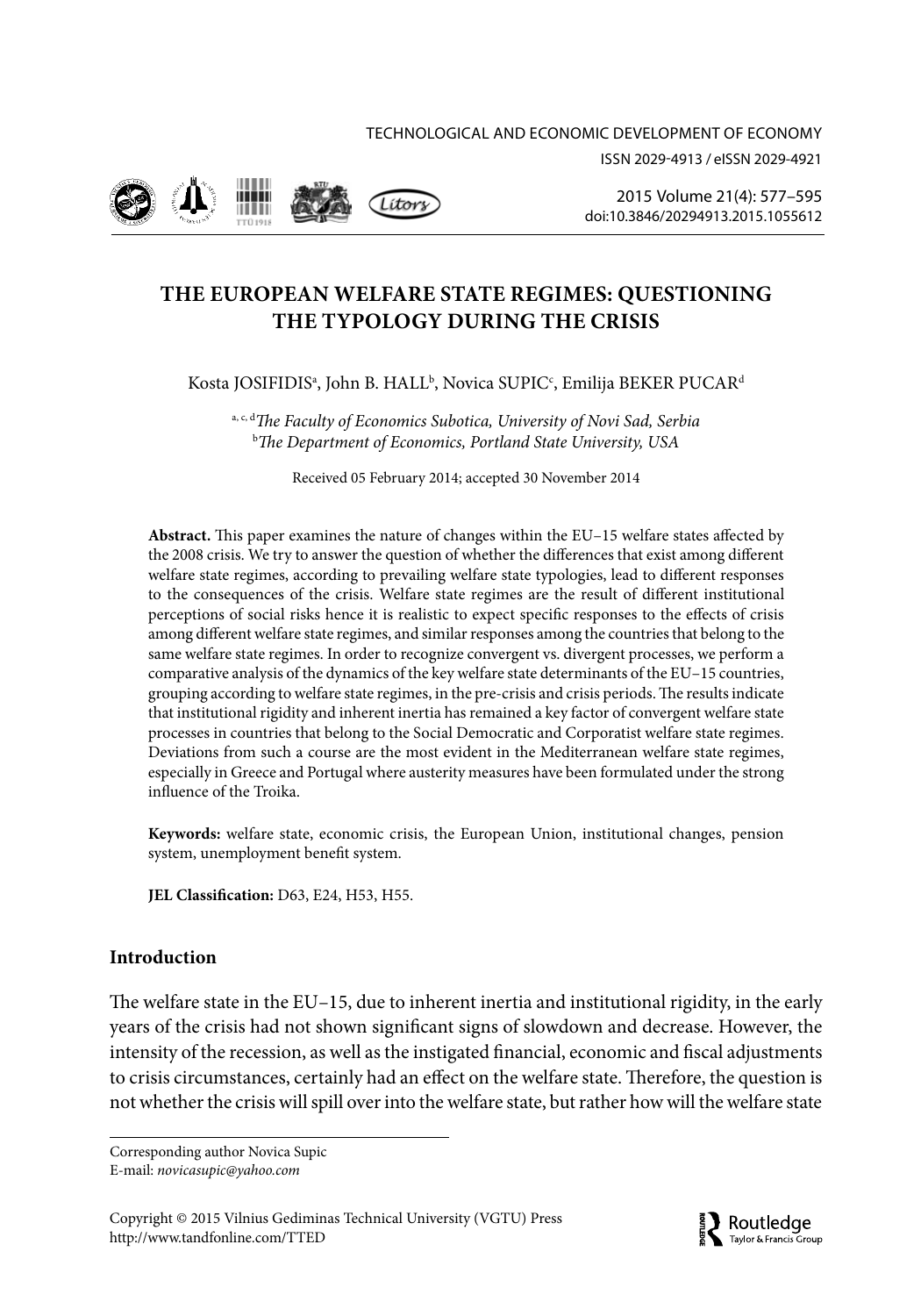reform in the newly emerging situation? Can we expect convergent or divergent responses between countries in this regard? Are cyclical changes sufficient or are structural changes in social policy also inevitable? To what extent can our existing theoretical frameworks of the welfare state typologies, developed for many years, be useful in understanding, and projecting, the future of the welfare state in the EU–15?

In order to contribute to the ongoing discussion of this topic, from a methodological point of view, the paper is divided into five sections. In the first part of the paper, we give a short literature survey on reactions of the EU–15 welfare state to the 2008 crisis. In the second part, we explain the selected methodology framework taking into account the main aim of the research as well as available data. In the third part, we analyze the impact and consequences of the crisis on absolute, as well as relative, position of the EU–15 welfare states, grouped according to the welfare state regimes. In the fourth part, we discuss the arguments, based on the obtained empirical results, in favour of potential welfare state reforms, firstly, in general, and secondly, focusing on the key welfare state programs – the pensions system and the unemployment benefit system. The final part of the paper summarizes the main findings and messages of the paper.

### **1. Literature survey**

There are a number of papers that discuss the influence of the previous crises, and project the effects of the current crisis on the European welfare states in the institutional context. The findings contained in several papers were particularly influential for our research (Hemerijck *et al.* 2009; Castles 2010; Ferreiro, Gómez 2014; Hartmann-Hirsch 2010; Josifidis *et al.*  2010, 2014; Palier 2010; Stiller 2010; Adema *et al.* 2011; Chung, Thewissen 2011; Chung, Van Oorschot 2011; Sacchi *et al.* 2011; Starke *et al.* 2011, 2013; Theodoropoulou, Watt 2011; Vis *et al.* 2011; Yerkes, van der Veen 2011; Clasen *et al.* 2012; De Beer 2012; Blot *et al.* 2014; Hermann 2014; Peinado, Serrano 2014; Verbič, Spruk 2014). The authors listed above do not share unique opinion about the need, and type, of responses of the welfare state to the crisis in the context of long versus short term reforms, or convergent versus divergent reactions.

Using Greece as an example, Matsaganis (2011) showed that on one hand, the welfare state itself has contributed in a far from trivial way to the fiscal crisis of the state, but on the other hand, the welfare state can help cope with the consequences of the crisis. Enhancing its capacity to do so, however, will require considerable welfare state reconfiguration. Based on a review of national responses to the current crisis in 11 EU member states, Hermann (2014) argues that structural adjustments in the welfare state amount to a convergence of national economic and social models along the lines of neoliberal policy prescriptions. This phenomenon is ignored by Varieties of Capitalism scholars who assume that countries tend to respond differently to common challenges such as globalization and economic crises. Vis *et al.* (2011), focusing on selected advanced democracies (the UK, US, Germany, The Netherlands, Denmark, and Sweden), found that these countries face similar welfare state problems, and that their response to these problems is rather similar as well.

However, Starke *et al.* (2011), analyzing the reactions of four EU welfare states to three global crisis situations, including the 2008 financial crisis, conclude that crisis reactions were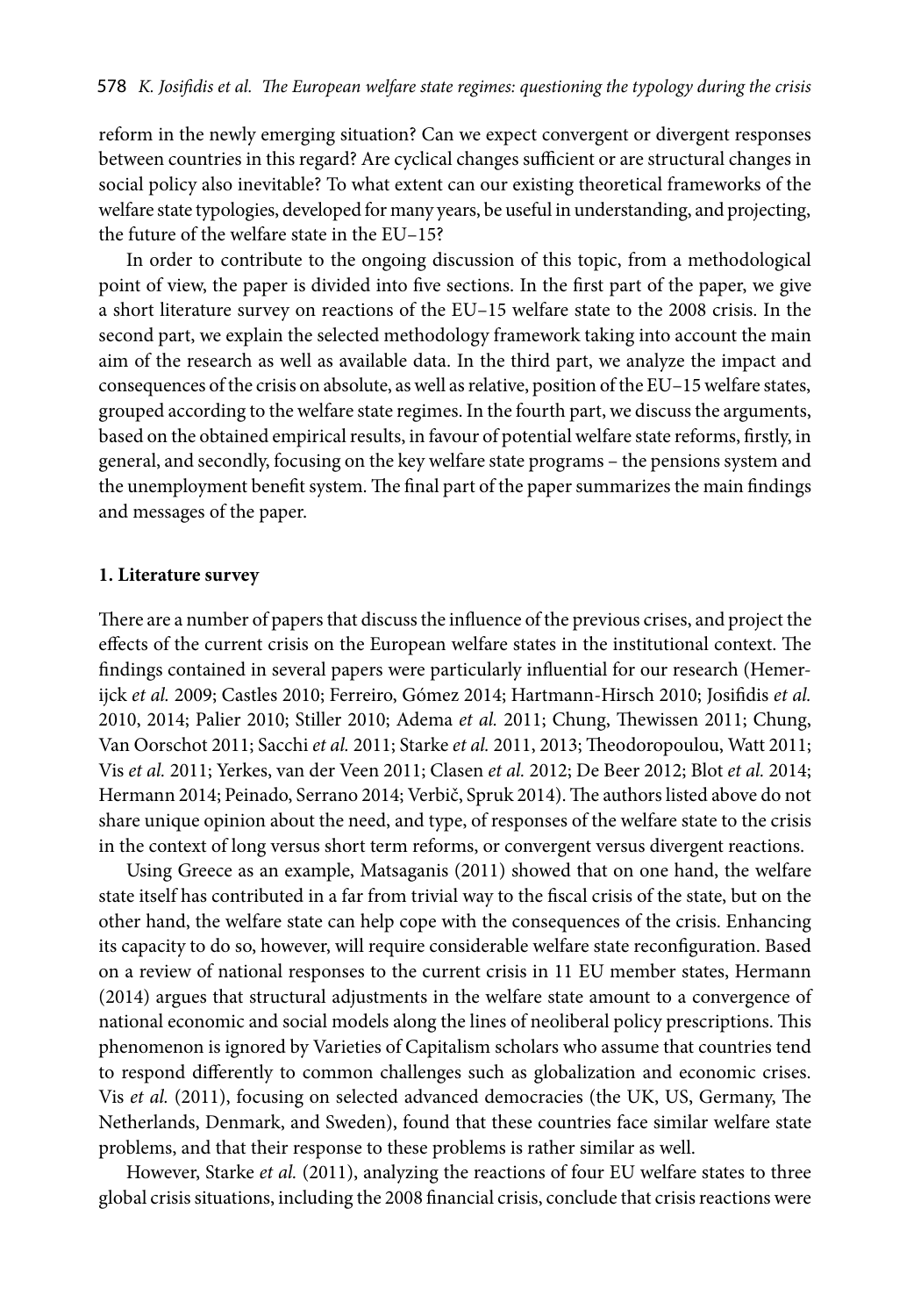surprisingly diverse, which could be explained by partisan composition of government and the size of the existing welfare state. Similarly, Clasen *et al.* (2012), studying responses to the crisis in six EU member states, found that in the first phase of the crisis, all countries expanded their labour market policy efforts. As the crisis deepened, there was a clear bifurcation between those states that stepped up structural reforms intended to reduce labour market segmentation and those that turned to a more aggressive agenda of retrenchment. De Beer (2012), investigating the impact of the crisis on earnings and income distribution in five EU countries, found that the vehemence with which a crisis affects a country is linked to its labour market regulation. There is not, however, a one to one translation of difference in labour market adjustment into real incomes and income inequality, because such translation depends on policy measures taken during the crisis.

Generally, the contribution of our research to the existing literature could be recognized as an attempt to explain the consequences of the deepening internal gap between economic foundation and political dependence of the welfare state in the period of the crisis on the examples of the EU–15 countries. In particular, we are focused on the question of whether the institutional differences among the EU–15 welfare state regimes, which are used in welfare state typologies, resulted in the different approaches to welfare state reforms during the crisis. We expect that this paper will contribute to discussions about the validity of the welfare state typology framework in the period of the crisis, and induce additional research, particularly the analyses that address the issues of the reform of particular welfare state programs.

### **2. Methodological framework and data sources**

The initial methodological issue in the analysis of the degree of convergence or divergence in the manifestations of the welfare state in response to economic shocks is the classification of countries according to welfare state regimes. The assumption is that similar institutional solutions, recognizable within the same regime, result in similar responses in crisis situations. Starting with the leading approaches in the classification of welfare regimes (Esping-Andersen 1990, 1996; Ferrera 1996; Bonoli 1997), and according to the aim of our research, we chose the division of the EU–15 into four regimes of the welfare state: (i) the Liberal welfare stare regime – LWR; (ii) the Social Democratic welfare stare regime – SDWR; (iii) the Corporatist welfare stare regime – CWR; and (iv) the Mediterranean welfare stare regime – MWR.

 The intensity and dynamics of the Great Recession of 2008 had impacts across the financial, economic and fiscal sectors, and lead to the crisis of the welfare state. On the one hand, the hypothesis on the crisis of the welfare state is founded on the reduction of the basis for redistribution, due to the slowdown in economic growth and increasing the number of users of welfare state programs. On the other hand, there is the problem of high institutional rigidity of the welfare state, which results in slow response to economic shocks.

In order to test the hypothesis on the crisis of the welfare state based on the previously described causality, indicators which have been monitored in the paper are the GDP, unemployment and social public expenditure in pre-crisis and crisis years. The variations of the GDP change the size of the real basis for redistribution which, in the long term, has an influence on the generosity of social expenditure. Similarly, the demand for the programs of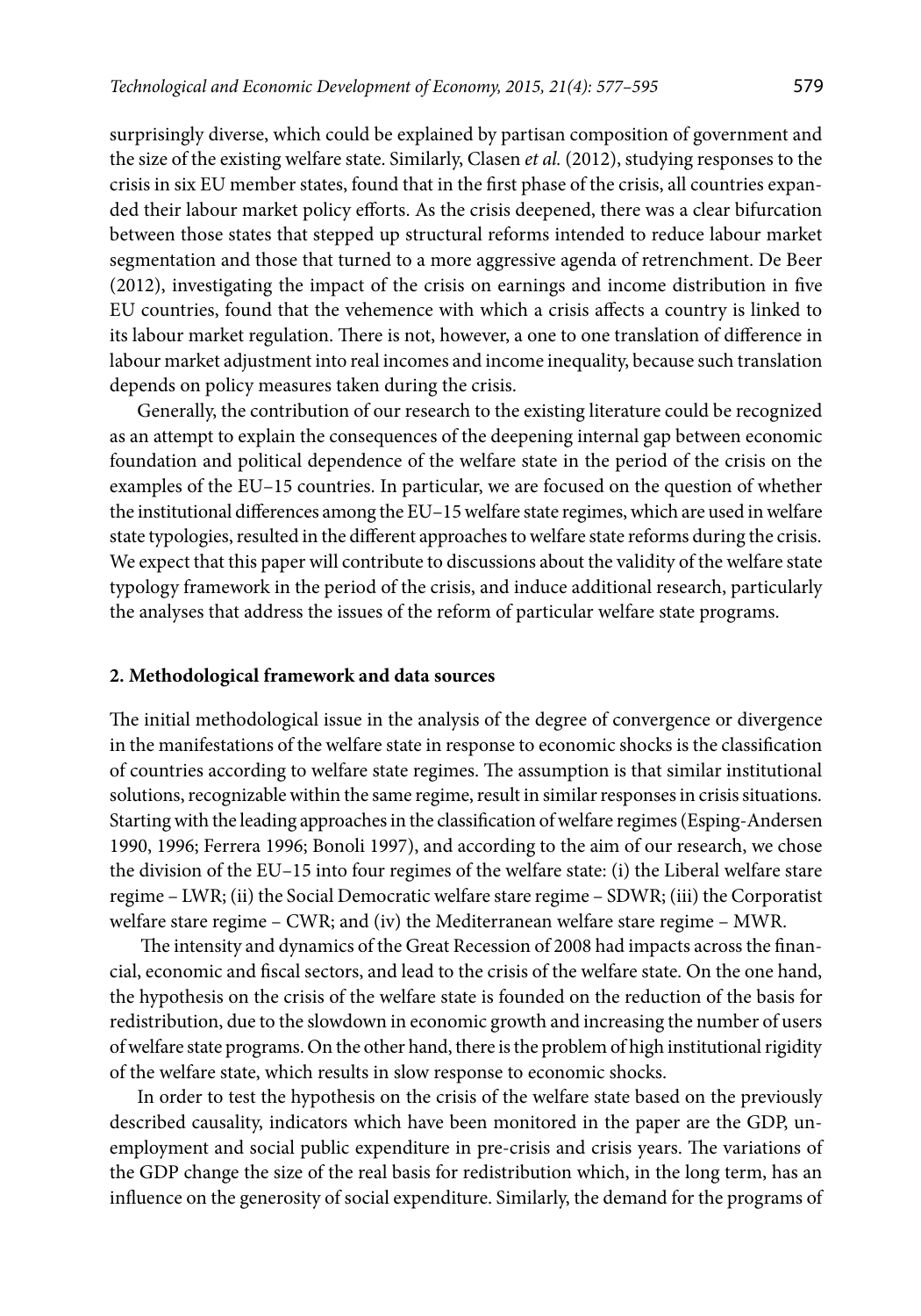the welfare state is directly connected, in the short and long term, with the movement of the number of unemployed persons, which also influences the proportions of social expenditure. The adjustments of the welfare state to the circumstances of a narrowed redistribution base, along with a growing demand for social expenditure, require changes to the mechanisms of the welfare state programs. Changes include both quantitative changes, and qualitative changes such as institutional reform of the welfare state.

For each indicator, we have determined: (i) changes in the crisis years, from 2008 until 2012, in relation to the pivotal 2007; (ii) the trend in the pre-crisis and crisis periods; and (iii) changes, caused by the crisis, in the relative position of the countries as well as the welfare state regimes in the EU–15 group. Such an approach gives us an opportunity to analyse and discuss the impact of the crisis on the EU–15 welfare states and regimes in absolute, as well as relative, terms. Changes in relation to the initial, non–crisis situation are calculated by indexes, where 2007 is taken as a basis. Trend calculation is based on the Average Annual Rate of Change – AARC methodology. The AARC procedure implies the selection of two temporal points, the starting and end point, between which the trend of the time series is determined, based on the formula derived from the calculated net present value:

$$
r = \Delta t \sqrt{\frac{x_{t+T}}{x_t}} - 1.
$$
\n<sup>(1)</sup>

Symbols respectively indicate:  $x_t$  – the starting year in the observed period,  $x_{t+T}$  – the end year of the observed period,  $t$  – time,  $\Delta t$  – change in the observed period.

To test the hypothesis that countries that belong to the same welfare state regimes have similar reactions to economic shocks, it is necessary to adopt an appropriate definition of convergence. To this end, we chose the concept of relative sigma convergence. According to this approach, convergence occurs when either the dispersion of the observed value, as measured by the coefficient of variation, decreases over time, or when the condition is met:

$$
CV_{t+T} < CV_t,
$$
 (2)

where  $CV_{t+T}$  is the coefficient of variation in the period  $t+T$  and  $CV_t$  is the coefficient of variation in time *t*. In this way it is possible to determine how the values of the selected indicator change, in the observed country, in relation to the average values of the given indicator in the group of countries that constitute a particular regime of the welfare state.

In the last step of the research, after gaining general insight into the reflection of the crisis on the GDP, unemployment and social public expenditure, as well as determining the (non) existence of convergence between countries and welfare state regimes, we shall focus our attention on highlighting the changes in the two segments of the welfare state. In our opinion, this reflects the necessity and the direction of changes in European welfare states in the next decade: (i) the pension system; and (ii) the unemployment benefit system.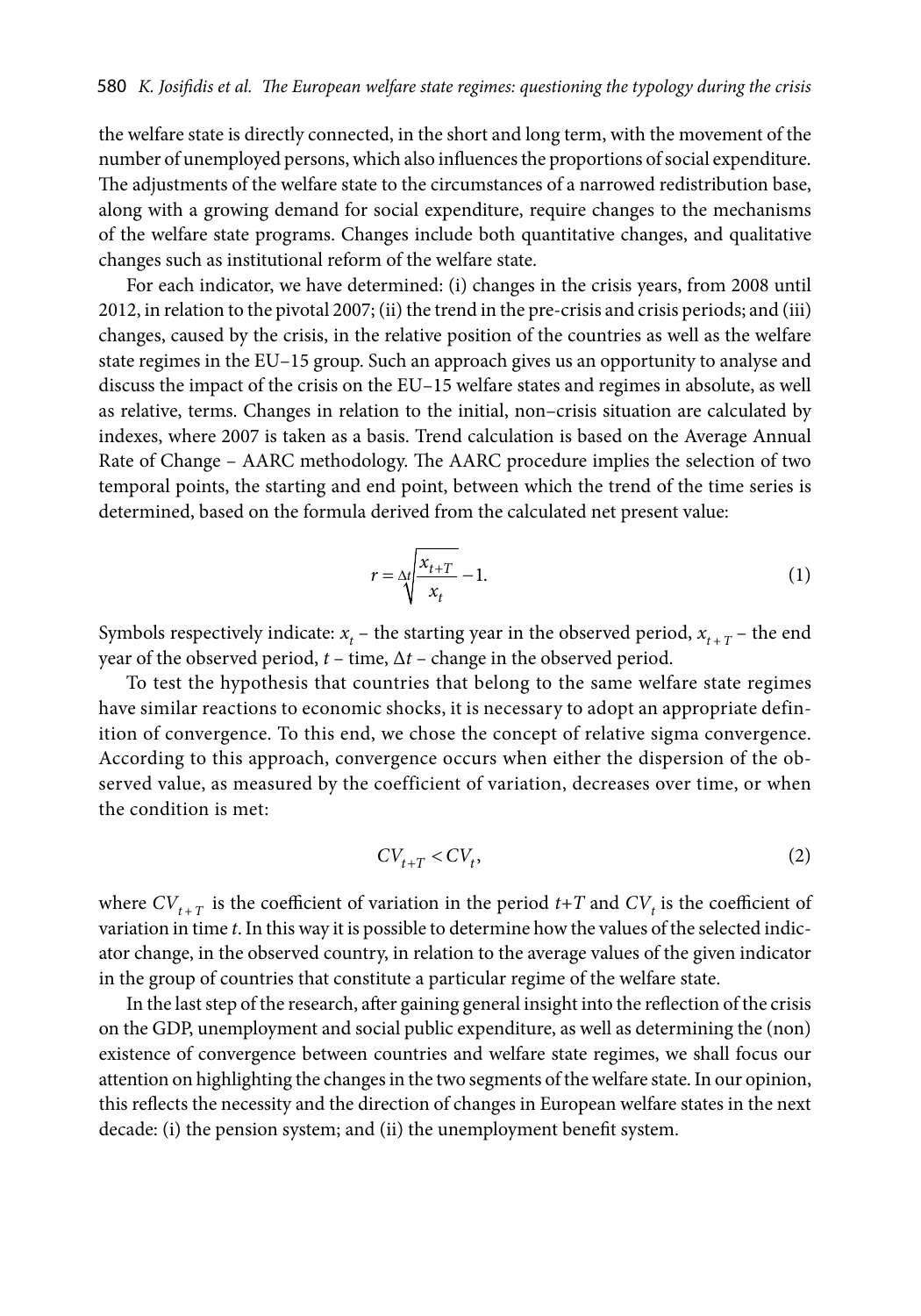### **3. The great recession and the crisis of the welfare state**

### **3.1. Production – the basis for redistribution**

Manifestations of the Great recession of 2008 were largely the same in all the EU countries, expressed through the decline in values of key macroeconomic indicators. However, the intensity of the crisis was not uniform, which is understandable given the specific features of the economic structure, as well as public finances, among countries. Consequently, the reactions to the crisis, through the economic policy, were varied, ranging from harsh austerity measures, required by international financial organizations in countries most affected by the crisis, to the use of limited bailout packages for the banking sector in countries where the crisis has not reached full momentum. Particularly affected were the countries where, parallel with anti-cyclical measures, structural reforms have been implemented, with the support and monitoring of the Troika.

Table 1 contains the data providing a generalized view of the level and dynamics of GDP of the EU–15 countries, grouped according to welfare state regimes, before and during the crisis. In the pre-crisis period, from 1995 to 2007, the trend of GDP growth had been noticeable in the all countries (column 7). Growth trends were strongest in LWR countries,

|                     |      | Relative position<br>(share in the<br>$EU-15$ GDP) |      |       |       |       |                           |                           |      |      |
|---------------------|------|----------------------------------------------------|------|-------|-------|-------|---------------------------|---------------------------|------|------|
| Country/<br>regimes | 2007 | 2008                                               | 2009 | 2010  | 2011  | 2012  | $\%$<br>AARC<br>1995-2007 | $\%$<br>AARC<br>2007-2012 | 2007 | 2012 |
|                     | (1)  | (2)                                                | (3)  | (4)   | (5)   | (6)   | (7)                       | (8)                       | (9)  | (10) |
| Germany             | 100  | 100.4                                              | 93.0 | 99.9  | 104.5 | 107.6 | 3.7                       | 1.5                       | 21.7 | 22.8 |
| France              | 100  | 99.8                                               | 96.1 | 100.1 | 103.3 | 105.7 | 4.5                       | 1.1                       | 15.7 | 16.2 |
| Belgium             | 100  | 100.8                                              | 97.2 | 103.3 | 106.7 | 108.9 | 4.0                       | 1.7                       | 2.8  | 3.0  |
| Austria             | 100  | 101.1                                              | 96.0 | 101.8 | 106.4 | 109.8 | 4.2                       | 1.9                       | 2.4  | 2.5  |
| <b>CWR</b>          | 100  | 100.5                                              | 95.6 | 101.3 | 105.2 | 108   | 4.1                       | 1.6                       | 42.9 | 44.9 |
| Netherlands         | 100  | 101.9                                              | 94.7 | 98.5  | 101.4 | 102.7 | 5.7                       | 0.5                       | 4.9  | 5.0  |
| Sweden              | 100  | 99.9                                               | 91.8 | 99.2  | 105.4 | 108.8 | 4.8                       | 1.7                       | 2.6  | 2.8  |
| Denmark             | 100  | 102.3                                              | 95.7 | 103.7 | 104.8 | 106.8 | 4.3                       | 1.3                       | 1.5  | 1.6  |
| Finland             | 100  | 101.9                                              | 92.5 | 95.9  | 100.0 | 102.1 | 5.6                       | 0.4                       | 1.4  | 1.4  |
| <b>SDWR</b>         | 100  | 101.5                                              | 93.7 | 99.3  | 102.9 | 105.1 | 5.1                       | 1.0                       | 10.5 | 10.7 |
| Italy               | 100  | 101.1                                              | 95.0 | 96.8  | 98.6  | 98.5  | 3.6                       | $-0.3$                    | 14.1 | 13.6 |
| Spain               | 100  | 100.6                                              | 94.7 | 95.4  | 97.0  | 97.9  | 6.9                       | $-0.4$                    | 10.7 | 10.2 |
| Greece              | 100  | 103.1                                              | 98.9 | 95.1  | 89.1  | 85.3  | 5.7                       | $-3.1$                    | 2.3  | 1.9  |
| Portugal            | 100  | 99.4                                               | 96.1 | 100.4 | 99.6  | 98.7  | 5.2                       | $-0.3$                    | 1.9  | 1.8  |
| <b>MWR</b>          | 100  | 101.0                                              | 96.2 | 96.9  | 96.1  | 95.1  | 5.3                       | $-1.0$                    | 29   | 27.5 |
| UK                  | 100  | 97.4                                               | 90.6 | 95.3  | 96.6  | 99.1  | 5.2                       | $-0.2$                    | 16.2 | 15.7 |
| Ireland             | 100  | 91.9                                               | 85.1 | 88.4  | 91.4  | 94.4  | 9.3                       | $-1.2$                    | 1.5  | 1.3  |
| <b>LWR</b>          | 100  | 94.7                                               | 87.8 | 91.8  | 94.0  | 96.7  | 7.3                       | $-0.7$                    | 17.7 | 17   |

Table 1. The impact of the crisis on GDP (PPS) in the EU–15

*Note*: Luxembourg is not included in the analysis.

*Source*: The authors' estimation based on AMECO 2013 data.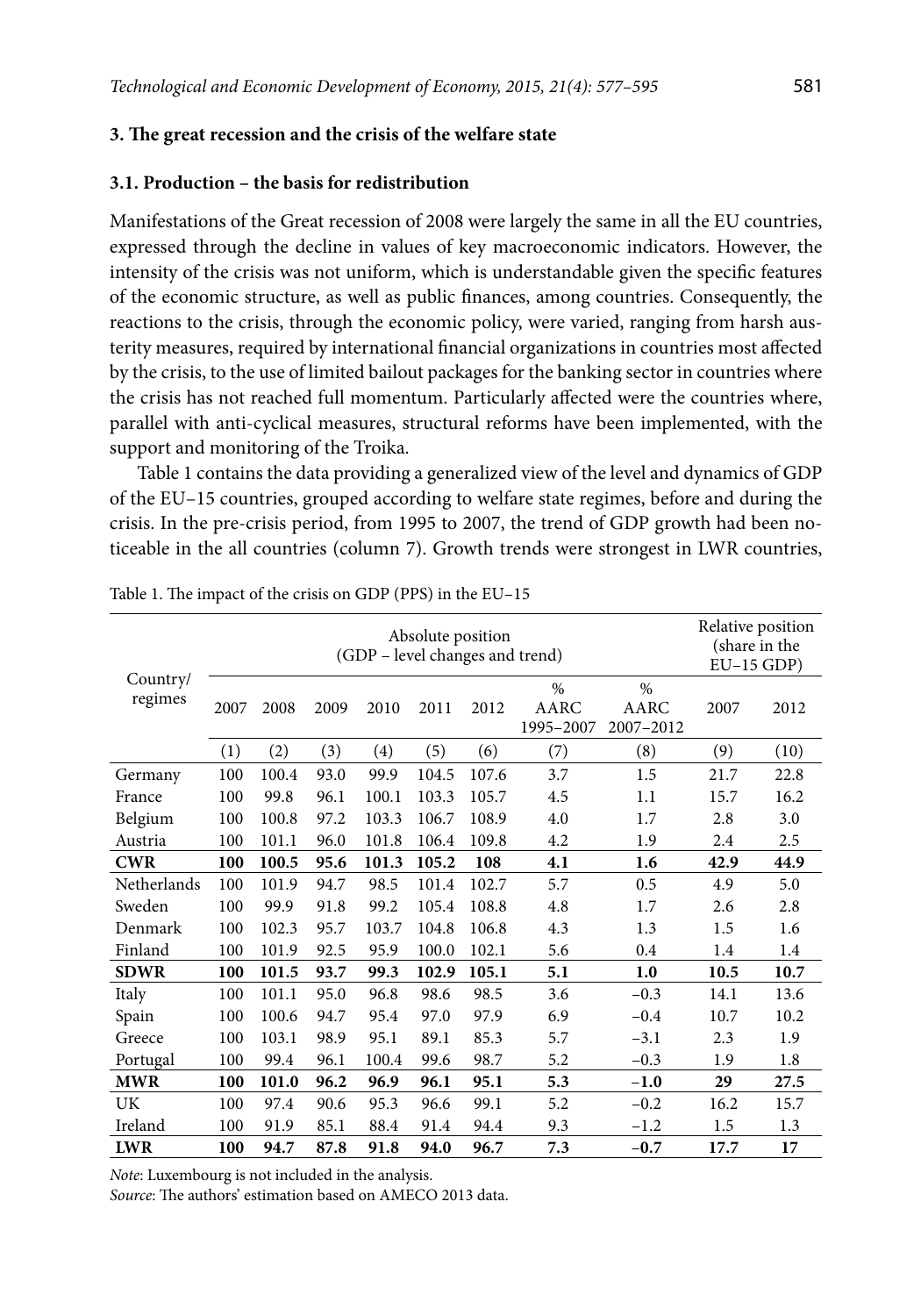on average 7.3% annually (a particularly illustrative example is Ireland which, in 2007, had almost three times the GDP in relation to 1995), while in the other welfare state regimes the trend of GDP growth was almost even, approximately 5% per year.

The crisis was strongly reflected in the GDP of the EU–15 countries. This is illustrated by the fact that in 2009 none of the countries had achieved the value of production from 2007 (column 3). In relation to the welfare state regimes, the crisis hit MWR and LWR the hardest, in which all countries marked a negative trend compared to the pre-crisis situation. Particularly vulnerable are the economies of Greece and Ireland, which have, on average, declined annually by more than 3 and 1 percentage point, respectively, compared to the base year 2007 (column 8). In contrast, other countries and welfare states regimes, after three years from the outbreak of crisis, have brought their economies back to the initial state. When looking at GDP growth, however, these countries are several times below the values achieved in the pre-crisis period.

It is useful to note that the crisis led to a change in the relative position of particular countries in the creation of GDP EU–15 (columns 9 and 10). Decrease in the share of GDP EU–15 in 2012, compared to 2007, is most obvious in MWR countries (–1.5 percentage point – pp) and LWR countries  $(-0.7 \text{ pp})$ , while the share of CWR and SDWR countries increased (+2 pp and +0.2 pp, respectively). This indicates a redistribution of economic power from the periphery towards the centre and the north of the EU–15.

### **3.2. Unemployment – interweaving of economy and the welfare state**

The pressure of unemployment on the labour market and the welfare state is not synchronized. The consequences of unemployment spill over to the welfare state more slowly than is the case with the labour market. The institutions of the welfare state are characterized by a higher degree of rigidity in relation to the institutions of the labour market, which is why social problems, in the short term, may be disguised through the inertial application of existing generous welfare state programs. Consequently, the rise of unemployment does not have to be directly manifested through the rise of poverty or social exclusion, but the decline in economic activity in the long term, and persistently high unemployment rates, bring about future exhaustion of the welfare state and the explosion of social problems.

For a number of years, economies and the welfare states of the EU–15 countries have been faced with the problem of unemployment, especially regarding socially vulnerable groups: young people, women and immigrants. However, in the pre-crisis period, in most countries a tendency of the reduction of unemployment had been present. Thus, from the Table 2 it is evident that in 2007, compared to 1995, the number of the unemployed persons was higher in only 4 countries: Greece, Germany, Austria and Portugal (column 7). In terms of the welfare state regimes, the trend of a slight rise in the number of unemployed persons in the pre-crisis period had been recorded in CWR, along with the fact that the average values of MWR hide within them a relatively good position of Italy and Spain, which compensated for the negative trends in the labour markets of Portugal and Greece.

The crisis of 2008 has dramatically changed the dynamics of unemployment in the EU–15. In comparison to 2007, the trend of a decrease in the number of unemployed persons has only been present in Germany, while negative trends have been observed in all other countries.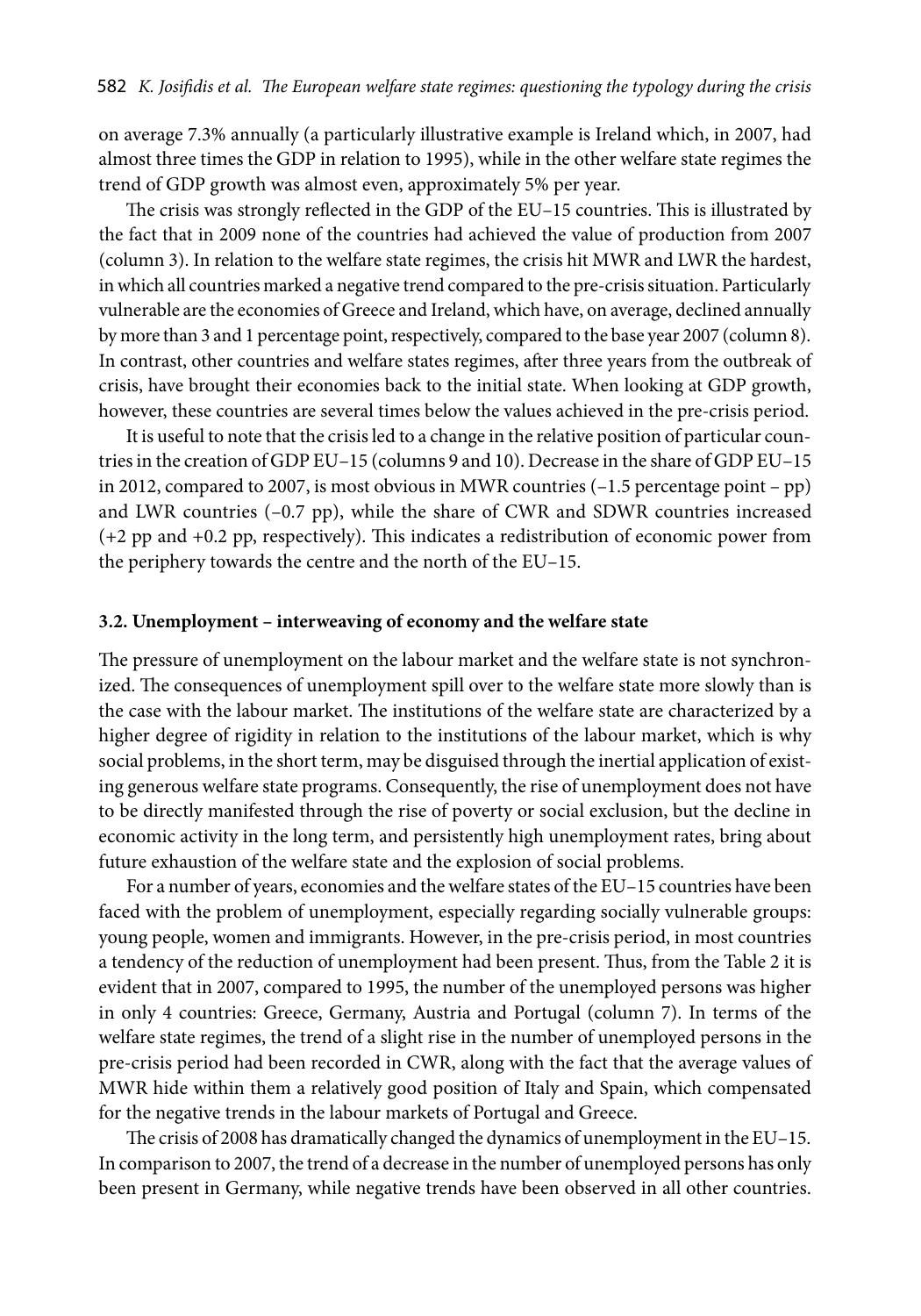| Country/    | Absolute position<br>(Total unemployment – level changes and trend) |       |       |       |       |       |                         |                            |         | Relative position<br>(compared<br>with $EU-15$<br>unemployment<br>rate) |  |
|-------------|---------------------------------------------------------------------|-------|-------|-------|-------|-------|-------------------------|----------------------------|---------|-------------------------------------------------------------------------|--|
| regimes     | 2007                                                                | 2008  | 2009  | 2010  | 2011  | 2012  | % AARC<br>1995-<br>2007 | % AARC<br>$2007 -$<br>2012 | 2007    | 2012                                                                    |  |
|             | (1)                                                                 | (2)   | (3)   | (4)   | (5)   | (6)   | (7)                     | (8)                        | (9)     | (10)                                                                    |  |
| Germany     | 100                                                                 | 87.1  | 89.6  | 81.8  | 69.5  | 64.3  | 0.9                     | $-8.4$                     | 22.5    | $-48.1$                                                                 |  |
| France      | 100                                                                 | 93.6  | 115.6 | 118.7 | 117.6 | 126.2 | $-1.2$                  | 4.8                        | 12.7    | $-7.5$                                                                  |  |
| Belgium     | 100                                                                 | 94.4  | 107.5 | 115.0 | 98.3  | 104.5 | $-1.2$                  | 0.9                        | 5.6     | $-28.3$                                                                 |  |
| Austria     | 100                                                                 | 87.4  | 110.1 | 101.4 | 96.4  | 101.8 | 1.9                     | 0.4                        | $-38.0$ | $-59.4$                                                                 |  |
| <b>CWR</b>  | 100                                                                 | 90.6  | 105.7 | 104.2 | 95.5  | 99.2  | 0.1                     | $-0.6$                     | 0.7     | $-35.8$                                                                 |  |
| Netherlands | 100                                                                 | 87.5  | 106.8 | 127.5 | 127.1 | 153.4 | $-4.4$                  | 8.9                        | $-49.3$ | $-50.0$                                                                 |  |
| Sweden      | 100                                                                 | 102.4 | 137.2 | 142.9 | 131.1 | 135.5 | $-2.2$                  | 6.3                        | $-14.1$ | $-24.5$                                                                 |  |
| Denmark     | 100                                                                 | 91.5  | 159.8 | 197.0 | 199.8 | 197.7 | $-4.3$                  | 14.6                       | $-46.5$ | $-29.2$                                                                 |  |
| Finland     | 100                                                                 | 93.8  | 120.5 | 122.3 | 113.8 | 112.9 | $-5.9$                  | 2.5                        | $-2.8$  | $-27.4$                                                                 |  |
| <b>SDWR</b> | 100                                                                 | 93.8  | 131.1 | 147.4 | 143.0 | 149.9 | $-4.2$                  | 8.1                        | $-28.2$ | $-32.8$                                                                 |  |
| Italy       | 100                                                                 | 112.3 | 129.1 | 139.6 | 140.0 | 182.6 | $-4.5$                  | 12.8                       | $-14.1$ | 0.9                                                                     |  |
| Spain       | 100                                                                 | 141.3 | 226.3 | 252.6 | 272.6 | 314.6 | $-4.7$                  | 25.8                       | 16.9    | 135.8                                                                   |  |
| Greece      | 100                                                                 | 92.9  | 115.8 | 154.5 | 215.5 | 296.9 | 0.4                     | 24.3                       | 16.9    | 129.2                                                                   |  |
| Portugal    | 100                                                                 | 95.6  | 118.4 | 133.9 | 143.7 | 175.0 | 3.2                     | 11.8                       | 25.4    | 50.0                                                                    |  |
| <b>MWR</b>  | 100                                                                 | 110.5 | 147.4 | 170.1 | 192.9 | 242.3 | $-1.4$                  | 18.7                       | 11.3    | 79.0                                                                    |  |
| UK          | 100                                                                 | 108.0 | 145.6 | 150.4 | 156.1 | 154.9 | $-3.1$                  | 9.1                        | $-25.4$ | $-25.5$                                                                 |  |
| Ireland     | 100                                                                 | 139.0 | 255.2 | 288.6 | 301.9 | 301   | $-4.3$                  | 24.7                       | $-33.8$ | 38.7                                                                    |  |
| <b>LWR</b>  | 100                                                                 | 123.5 | 200.4 | 219.5 | 229.0 | 227.9 | $-3.7$                  | 16.9                       | $-29.6$ | 6.6                                                                     |  |

Table 2. The impact of the crisis on unemployment in the EU–15

*Note*: Luxembourg is not included in the analysis.

*Source*: The authors' estimation based on AMECO 2013 data.

The largest increase in unemployment was recorded in LWR and MWR. Compared to the pre-crisis situation in 2007, the number of unemployed persons grew during the crisis by 18.7% on average and 16.9% annually in LWR and MWR countries (column 8). Particularly affected were Ireland, Spain and Greece, countries where the number of unemployed persons in 2012 was almost three times higher than in 2007 (column 6).

The analysis of relative position of the countries and welfare regimes in the EU–15 group has shown that CWR countries improved their position during the crisis – from the countries with unemployment rate above the EU–15 average to the countries with unemployment rate below the EU–15 average. The worst situation has been recorded in the MWR countries. In 2012, the unemployment rate in those countries was on average 79% higher compared with the EU–15 average. The situation is even worse keeping in mind the fact that the unemployment rate in the EU–15, before the crisis, was the highest in the MWR countries with the exception of Italy. Concerning SDWR and LWR, the SDWR countries and the UK have kept, more or less, the same position – better than the EU–15 average (columns 9 and 10).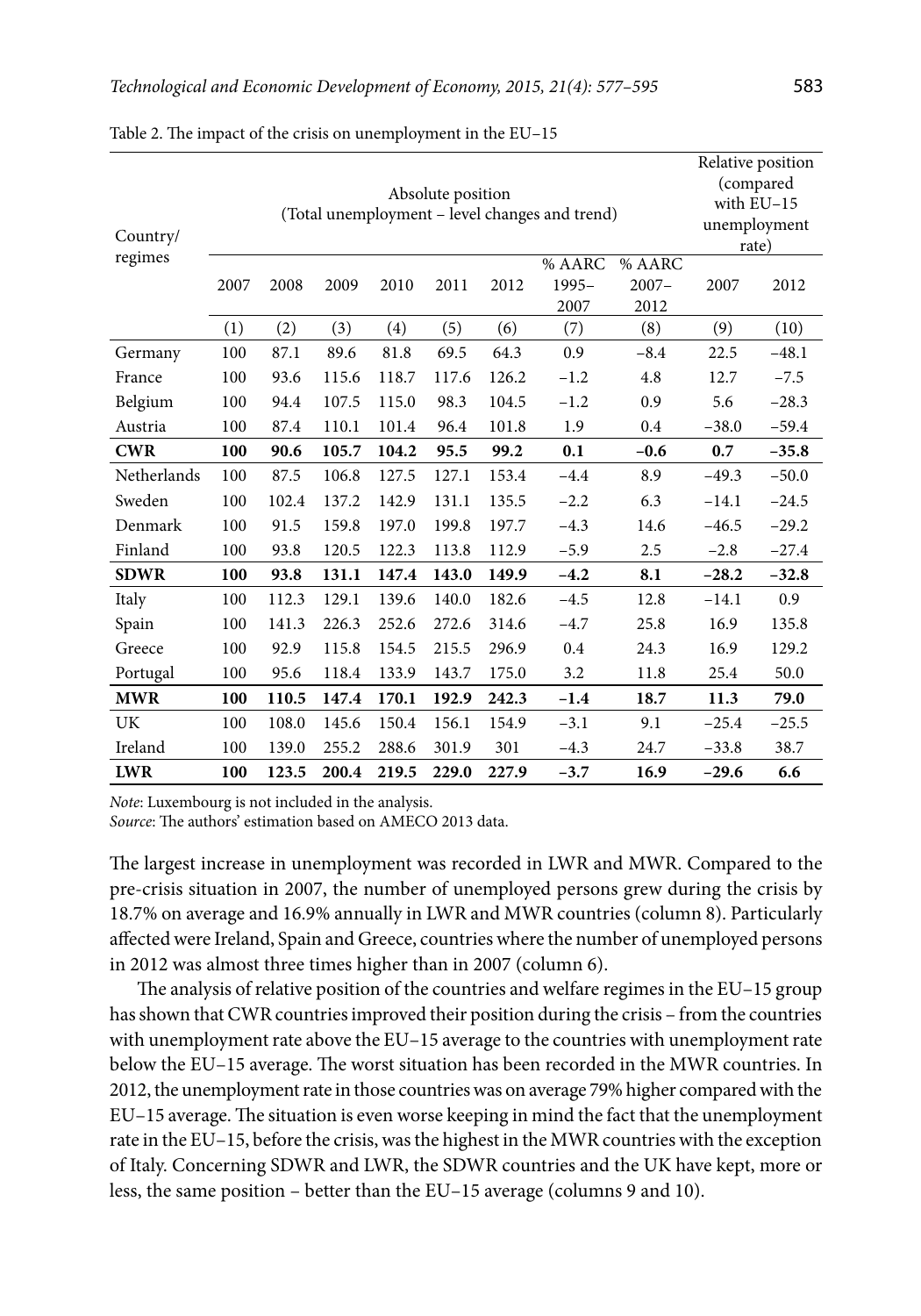### **3.3. Social public expenditure – manifestations of the welfare state**

During the crisis, the EU–15 countries were faced with similar types, but different intensities, of social problems. Using the logic of the convergence theory, it is possible to define a hypothesis that assumes countries that belong to the same welfare state regimes adjust their welfare state in a similar, convergent, way to the new conditions caused by the economic crisis. Similarly, the countries that belong to the different welfare state regimes adjust the welfare state in a different, divergent, way to the crisis. Accepting such a hypothesis implies the existence of a strong link between institutional design of the welfare state and economic shocks, while its rejection means that: (i) all welfare state regimes have a common basis that is relatively independent of economic shocks; and/or (ii) there is no political willingness to adjust the existing social programs in accordance with the changed economic situation.

Table 3 shows the changes in social public expenditure in the EU–15 countries in the precrisis and crisis period. We observe two indicators: real social public expenditure and SPE/ GDP ratio. Countries are grouped according to the welfare state regimes. Within individual regimes, countries are ranked based on the size of the economy (in terms of the % share of GDP in EU–28) so that the specificity of the definition and implementation of anti–crisis measures in large and small countries could be indicated in the discussion of results. Based on the data from columns 9 and 10, we can conclude that the volume of social expenditure, in relative terms, is not directly related to the size of the economy. Thus, in 2012, France had the most generous social expenditure as measured by the SPE/GDP ratio (18.8% above the EU–15 average) whereas Ireland and Greece had the lowest (14.4% and 14.3% below the EU–15 average).

In the pre-crisis period, the trend in social spending, as measured by the SPE/GDP ratio, had been negative in most of the welfare state regimes. On average, each year, the share of social expenditure in the GDP was lower by 0.14% in CWR, 1.21% in SDWR and 0.22% in LWR. The exceptions were MWR countries, in which allocation from the GDP towards social expenditure increased by an average of 1.58% annually. It is interesting to note that the SPE/ GDP ratio grew in the countries with the lowest share of the GDP directed towards social expenditure, while it shrank in countries where social expenditure had the largest share of the GDP. An exception in this regard is France, where the SPE/GDP ratio increased during the pre-crisis period, despite the high initial SPE/GDP ratio (column 7).

The Great Recession of 2008 had a significant influence on the size of the economic resources absorbed by the welfare state. Data from column 8 shows that in all countries the share of social expenditure in the GDP had increased. The upward trend was most pronounced in LWR (4.9%), then MWR (2.6%) and SDWR (2.4%), while the allocations for social expenditure increased the least in CWR (1.7%). Compared to the pre-crisis period, we can notice that MWR countries remained on the path of high social expenditure, while other countries changed their path from a reduction of, to the increase of, allocations for social spending. Does this mean that the crisis affected generosity of EU–15 welfare states in the sense that countries where social expenditure had decreased the most in the pre-crisis period became countries where social expenditure grown the most during the crisis period?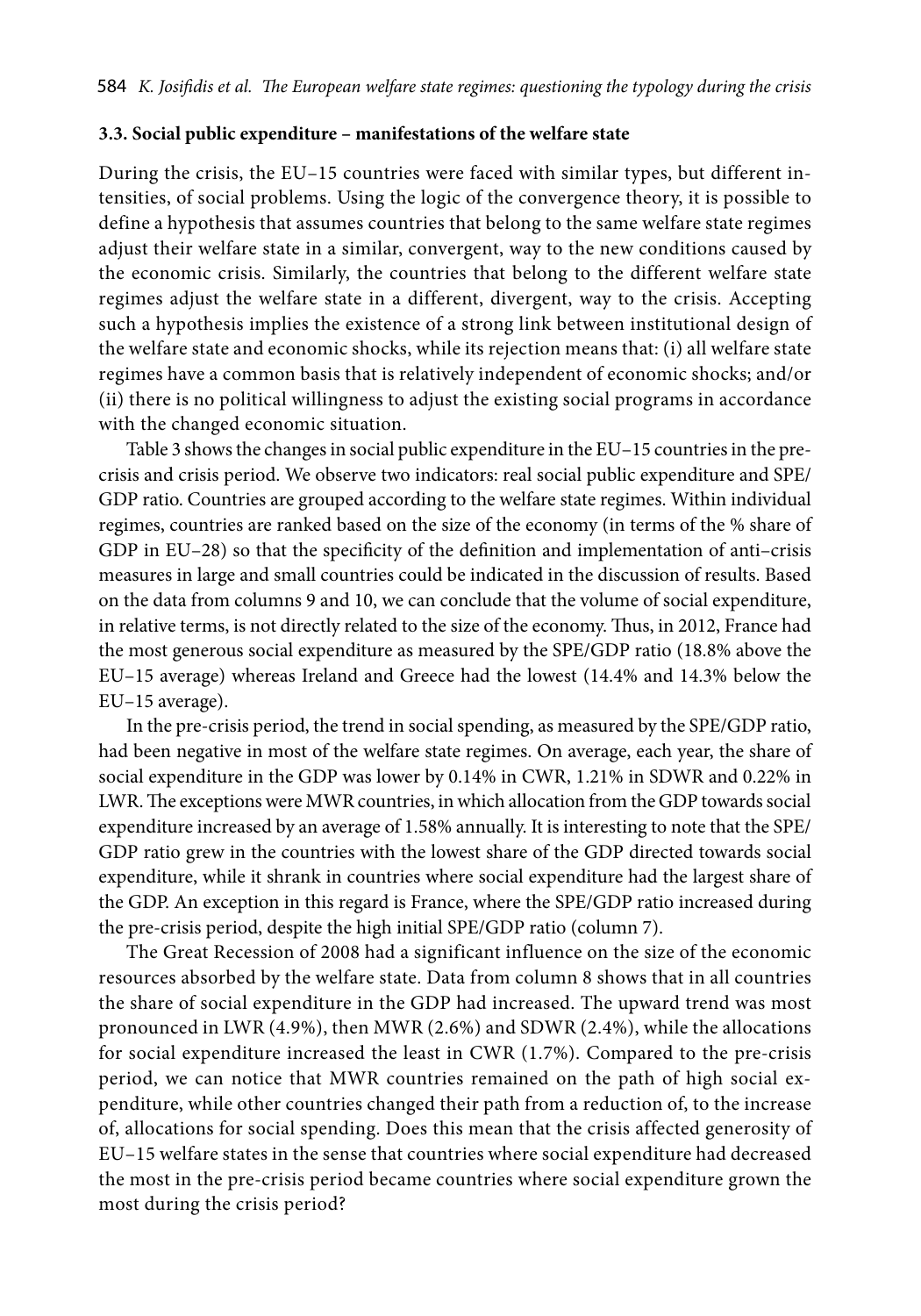|                     | (Real social spending - level changes; SPE/GDP trend) | Relative position<br>(compared with<br>$EU-15$ SPE/<br>GDP) |       |       |       |       |                                  |                                  |         |         |
|---------------------|-------------------------------------------------------|-------------------------------------------------------------|-------|-------|-------|-------|----------------------------------|----------------------------------|---------|---------|
| Country/<br>regimes | 2007                                                  | 2008                                                        | 2009  | 2010  | 2011  | 2012  | $\%$<br>AARC<br>$1995 -$<br>2007 | $\%$<br>AARC<br>$2007 -$<br>2012 | 2007    | 2012    |
|                     | (1)                                                   | (2)                                                         | (3)   | (4)   | (5)   | (6)   | (7)                              | (8)                              | (9)     | (10)    |
| Germany             | 100                                                   | 100.0                                                       | 105.0 | 106.0 | 104.0 | 104.0 | $-0.50$                          | 0.9                              | 5.1     | $-2.7$  |
| France              | 100                                                   | 100.0                                                       | 105.0 | 107.0 | 107.0 | 107.0 | 0.11                             | 1.6                              | 24.5    | 18.8    |
| Belgium             | 100                                                   | 104.0                                                       | 111.0 | 112.0 | 113.0 | 113.0 | $-0.08$                          | 2.9                              | 8.9     | 10.9    |
| Austria             | 100                                                   | 102.0                                                       | 107.0 | 109.0 | 107.0 | 107.0 | $-0.08$                          | 1.5                              | 10.0    | 4.8     |
| <b>CWR</b>          | 100                                                   | 101.5                                                       | 107.0 | 108.5 | 107.8 | 107.8 | $-0.14$                          | 1.7                              | 12.1    | 7.9     |
| Netherlands         | 100                                                   | 100.0                                                       | 106.0 | 109.0 | 110.0 | 110.0 | $-0.98$                          | 2.8                              | $-11.4$ | $-10.0$ |
| Sweden              | 100                                                   | 100.0                                                       | 105.0 | 106.0 | 105.0 | 108.0 | $-1.31$                          | 0.6                              | 14.5    | 4.4     |
| Denmark             | 100                                                   | 101.0                                                       | 107.0 | 110.0 | 109.0 | 110.0 | $-0.74$                          | 2.9                              | 10.8    | 12.9    |
| Finland             | 100                                                   | 102.0                                                       | 110.0 | 113.0 | 113.0 | 114.0 | $-1.79$                          | 3.2                              | 3.5     | 7.2     |
| <b>SDWR</b>         | 100                                                   | 100.8                                                       | 107.0 | 109.5 | 109.3 | 110.5 | $-1.21$                          | 2.4                              | 4.4     | 3.6     |
| Italy               | 100                                                   | 102.0                                                       | 106.0 | 106.0 | 104.0 | 103.0 | 1.87                             | 2.6                              | 3.6     | 4.1     |
| Spain               | 100                                                   | 106.0                                                       | 117.0 | 117.0 | 114.0 | 110.0 | $-0.03$                          | 4.3                              | $-10.6$ | $-2.6$  |
| Greece              | 100                                                   | 103.0                                                       | 109.0 | 100.0 | 92.0  | 83.0  | 1.76                             | 1.4                              | $-9.6$  | $-14.3$ |
| Portugal            | 100                                                   | 101.0                                                       | 110.0 | 111.0 | 105.0 | 97.0  | 2.73                             | 1.9                              | $-4.8$  | $-7.4$  |
| <b>MWR</b>          | 100                                                   | 103.0                                                       | 110.5 | 108.5 | 103.8 | 98.3  | 1.58                             | 2.6                              | $-5.3$  | $-5.1$  |
| the UK              | 100                                                   | 104.0                                                       | 111.0 | 112.0 | 111.0 | 109.0 | $-0.63$                          | 3.2                              | $-14.7$ | $-11.7$ |
| Ireland             | 100                                                   | 107.0                                                       | 120.0 | 118.0 | 114.0 | 111.0 | 0.19                             | 6.7                              | $-29.8$ | $-14.4$ |
| <b>LWR</b>          | 100                                                   | 105.5                                                       | 115.5 | 115.0 | 112.5 | 110.0 | $-0.22$                          | 4.9                              | $-22.2$ | $-13.0$ |

Table 3. The impact of the crisis on social public expenditure in the EU–15

*Note*: Luxembourg is not included in the analysis.

*Source*: The authors' estimation based on OECD 2013 data.

When interpreting data on the share of social expenditure in the GDP, it is necessary to take into account that in the conditions of a downturn in economic activity, the SPE/GDP ratio can increase for two reasons: (i) social expenditure remains constant or increases to meet the growing need for programs of the welfare state (for example, unemployment benefits); and (ii) due to the stagnation or slowdown of GDP growth. Therefore, in order to indicate the nature of change in social public expenditure, it is necessary to analyze, parallel with the SPE/GDP ratio, the changes in real social public expenditure.

The dynamics of real social public expenditure from 2007 to 2012 reveals a different picture regarding the intensity of changes in the generosity of the welfare state (columns 1–6). Although real social expenditure has increased in most countries, its growth is slower than the growth of the SPE/GDP ratio. In this context, particularly illustrative are the MWR countries in which, in 2012, real social public expenditure was lower than was the case in pre-crisis 2007. In other welfare state regimes, the growth of real social expenditure is steady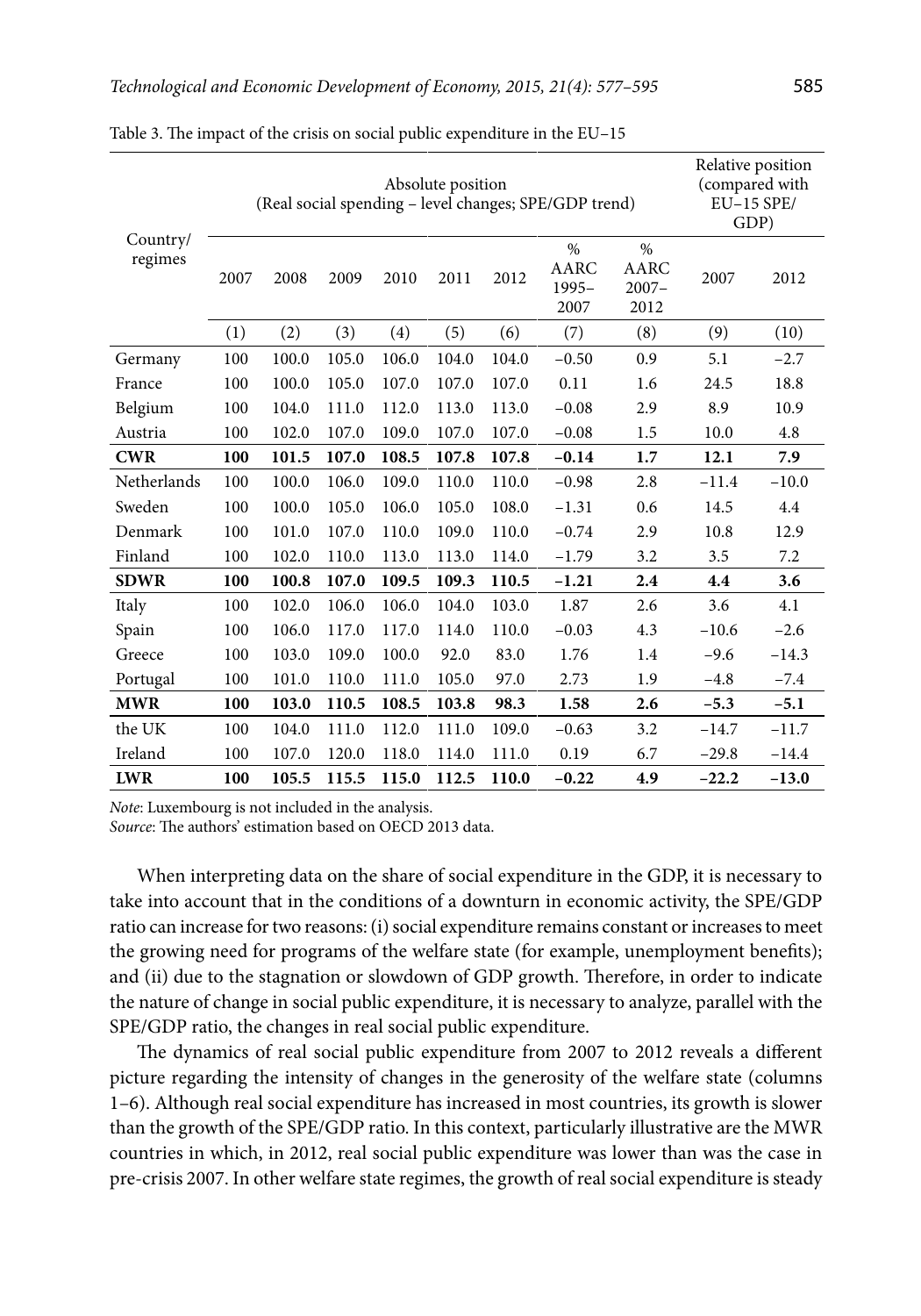at approximately 10% compared to 2007. The explanation for the decline in real social expenditure in MWR countries should be observed, except in the more pronounced decrease of GDP compared to the EU–15 average, in the slashing of monetary social transfers as a result of applied austerity measures.

### **4. Discussion**

### **4.1. General observations**

Comparative analysis of the changes in GDP, unemployment and social public expenditure, caused by the Great Recession of 2008, prejudges inevitable adjustments of the existing welfare state regimes in the context of the mechanisms and institutions of the welfare state. Facts derived from such predictions are:

- The economic crisis reduces the scope for redistribution through the welfare state. GDP reduction in MWR and LWR countries on one hand, and the declining of the trend of its growth in SDWR and CWR on the other hand, point to a decreasing real basis for redistribution in the EU–15.
- The unemployment crisis spreads and deepens social problems. In all the EU–15 countries, except Germany, the crisis has been accompanied by an increase in the number of unemployed persons. A consequence is the intensification of the existing, and the emergence of new, social problems which creates additional pressure on social expenditure and generates a crisis of the welfare state in the conditions of decline of real funds for redistribution.
- The crisis in social expenditure threatens the generosity of the welfare state programs. Maintaining the current SPE/GDP ratio, and the stagnation or decline in real social public expenditure, present indicators of slow adjustment of the welfare state to economic shocks due to greater institutional rigidity of the welfare state in relation to the labour market and public finances. Experience of previous crises suggests that the status quo of social expenditure is not sustainable in conditions of permanently present high rates of unemployment and low GDP growth rates.

The need to reform the welfare state towards achieving greater efficiency in social expenditure is inevitable. In the short term, it is reasonable to expect adjustments in the context of higher input efficiency (better results in combating social problems with unmodified resources of the welfare state), while in the long term cuts in terms of output efficiency seem inevitable (to achieve existing results with decreased resources of the welfare state). CWR and SDWR countries lean towards the first scenario, whereas in LWR countries, the second scenario seems more certain. In MWR countries, the second scenario is actually taking place. Moreover, LWR and MWR, with exception of the UK, belong to group of PIIGS countries with the pessimistic perspective concerning further economic recovery and development in the EU–28. Thus, Brauers *et al.* (2012), using the MULTIMOORA method, showed that the PIIGS countries are classified at the bottom in economic terms of achieving the European Strategy for 2020.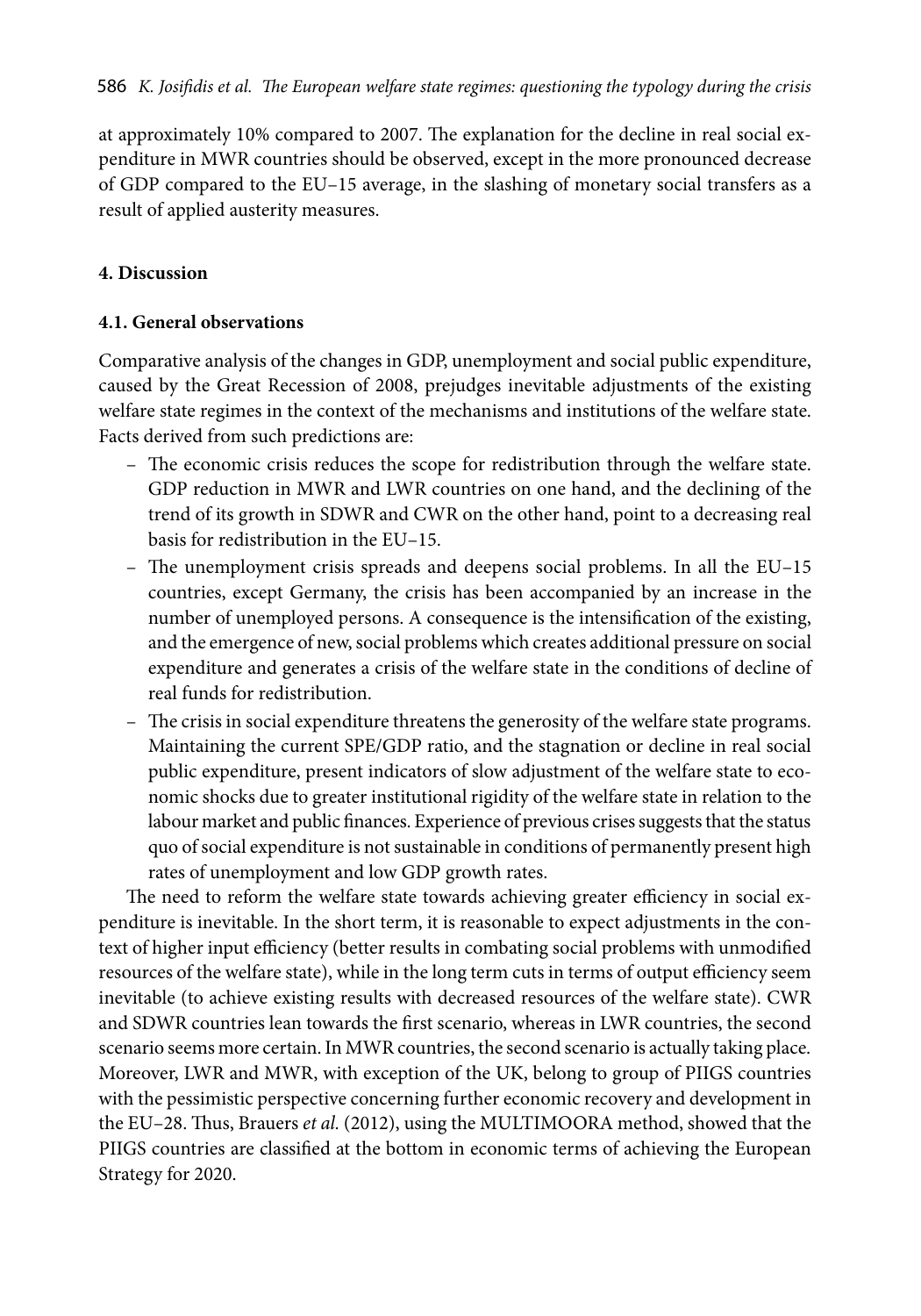Taking into account the presented current economic and social context of the European welfare state, the question arises of whether the awareness on the need to reform the welfare state resulted in concrete actions, in the domain of the mechanisms, as well as the institutions of the welfare state. In addition, to what extent is institutional heritage an indicator for convergent or divergent adjustments? In an attempt to provide an answer to this question, we shall focus our attention on social expenditure as a key manifestation of the welfare state, endeavouring to more closely pinpoint the obvious changes and redirections.

The starting point in highlighting the response of the welfare state to the crisis was to test whether the effects of the economic crisis led to comparable, convergent changes in disbursements for social expenditure regarding the welfare state regimes.

According to Figure 1 it is evident that prior to 2007, there was a convergent dynamic of social spending in the most welfare state regimes. This situation remained unchanged until 2010, when the movement of social expenditure in MWR countries slowly began to take on divergent characteristics. One possible explanation is the decline in real social public expenditure in MWR countries due to the high pressure of austerity measures. The reduction in social public expenditure did not have the same intensity in the MWR group. Greece and Portugal, countries that have been most affected by the crisis, and are where the austerity measures imposed by the Troika, have reduced the welfare state more than the other countries, below the level that are expected according to the institutional foundation of their welfare state. In the other words, institutional legacy, lying in the dominant welfare state typologies, remains a factor of convergent dynamics in countries within the same welfare state regime, and an acceptable explanation of the divergence between countries belonging to different regimes. Deviations from such a course are noticeable in MWR countries such as Greece and Portugal where austerity measures have been formed under strong external influence.



Fig. 1. Sigma convergence SPE/GDP in the EU–15 welfare state regimes, 1995–2012 *Source:* The authors' estimation based on OECD 2013 data.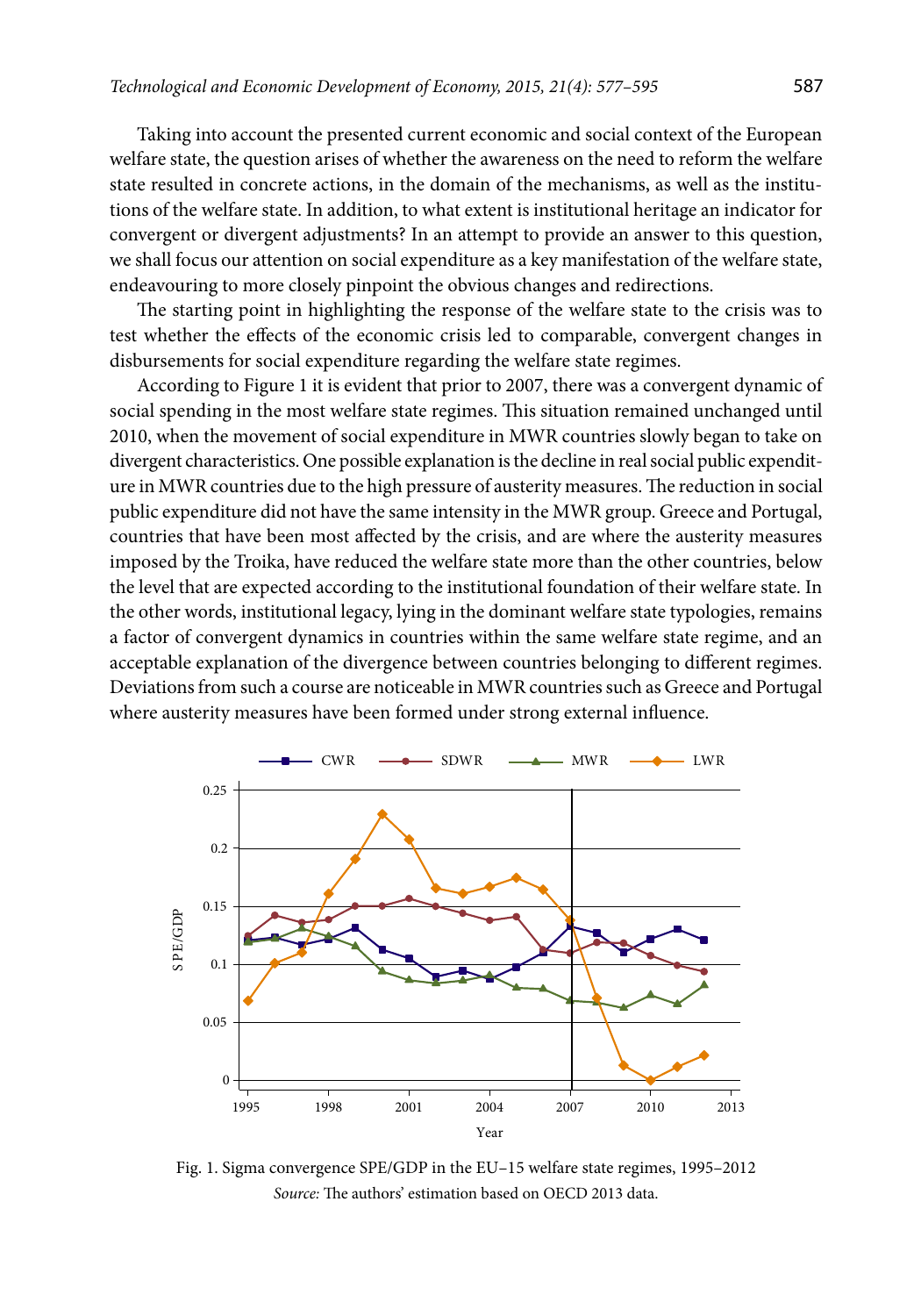The analysis of sigma convergence of social expenditure offers a very general overview of trends in social expenditure during the crisis. In order to get a more complete picture, it is necessary to indicate the changes in key programs of the welfare state. The largest problems for welfare state regimes in the EU–15 are the most generous programs – the systems of pension and health care insurance that create increasing pressure on budgets and, as such, shall be the most difficult to sustain in the coming years.

The emergence of new social risks that need to be covered by the welfare state should be added to the existing problems. In other words, parallel with the efforts to increase the efficiency of existing social policies, new social policies for new social risks are also needed. New social risks and, consequently, new social policies provoked by the crisis, are primarily recognizable in the forms of: (i) active labour market policies that should enable workers to adapt quickly to changes in the economic structure; (ii) family policies which are expected to reduce the gap between family and work obligations; and (iii) education policies that are aimed at reducing youth unemployment in the labour market.

Keeping this in mind, the paper will be limited to the single largest component of social expenditure – the pension system and the component for which it is assumed that, in the future, will be the focus of economic and social policy regarding neutralizing economic shocks – the system of unemployment benefits.

### **4.2. The first focus: the pension system**

Pension expenditures represent the largest single component of social public expenditure in all the EU–15 countries, with an average share in the GDP of 13% in 2010 (Eurostat 2014). As we can see from the Table 4, in the period from 1995 to 2007, in most countries, pension share in the GDP had been reduced. In terms of the welfare state regimes, the decline was most pronounced in SDWR, on average over 10%. The exceptions were the Mediterranean countries Italy, Greece and Portugal where spending on pensions increased by 30%. In the crisis period, all countries had increased pension spending, as measured by the share of pensions in the GDP. In addition, countries that had the highest increase in pension expenditure in the pre-crisis period registered below average increases during the crisis. Projections through 2020 suggest that the trend of increasing social public expenditure on pensions shall continue into the future. However, there is no clear connection between the predicted dynamics of social expenditure on pension, and the classification of the EU–15 countries according to welfare state regimes.

When interpreting the results one should take into account that different values are obtained when analyzing absolute instead of relative indicators. The explanation for the more rapid growth of pension expenditures in MWR countries compared to the EU–15 average in the pre-crisis period should not be interpreted according to differences in generosity regarding pensions of a particular welfare state regime, but rather by factors that are more of an institutional – statistic than economic nature. In our opinion, it concerns the activity of three factors: (i) MWR countries are characterized by a lower absolute level of pensions compared to the EU–15 average, which resulted in the tendency of their rapid increase. This is particularly true in the pre-crisis period due to good economic results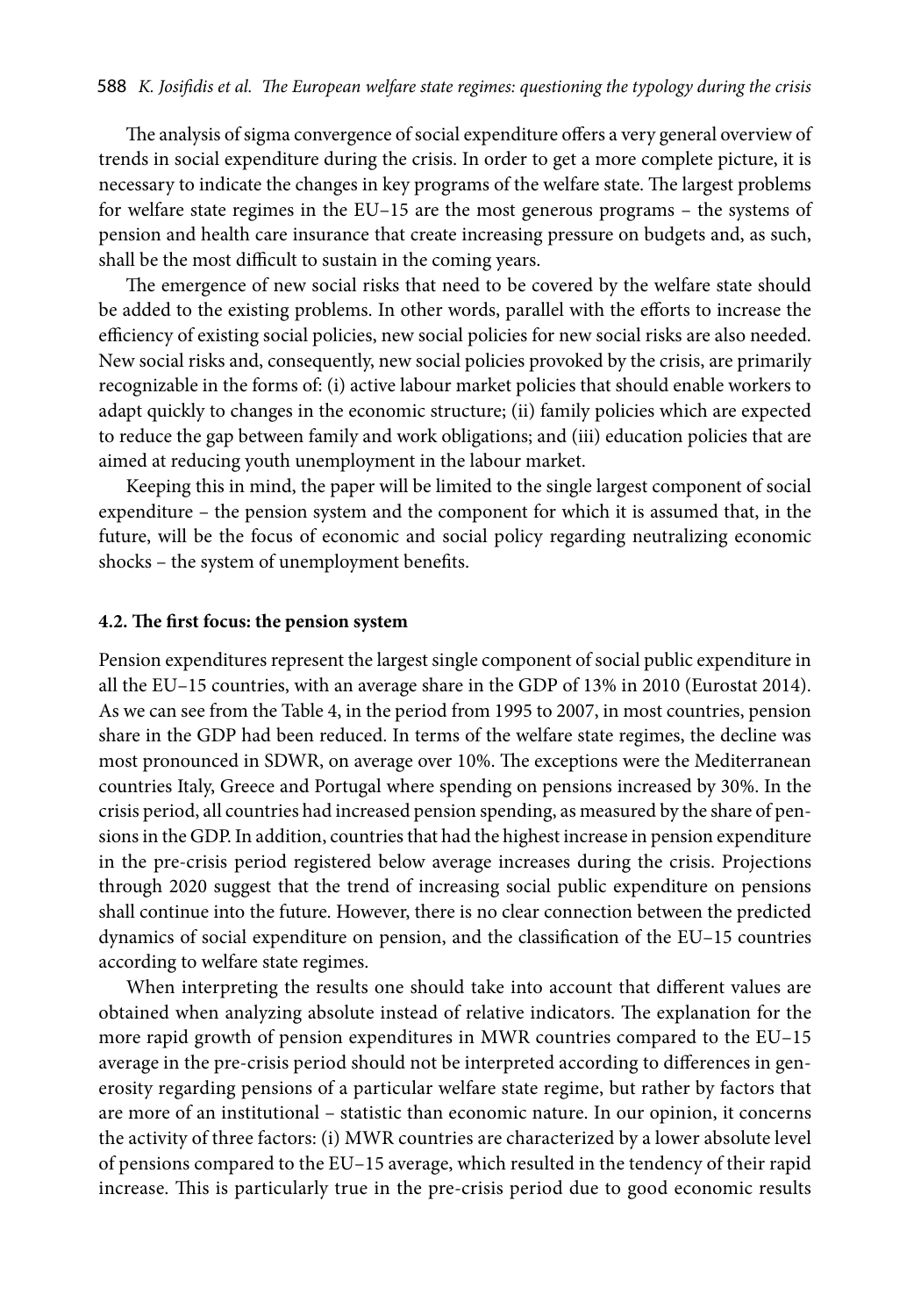| Country            | % change<br>1995-2007 | Country            | % change<br>2007-2009 | Country            | % change<br>2007-2020* |
|--------------------|-----------------------|--------------------|-----------------------|--------------------|------------------------|
| <b>Netherlands</b> | $-17.9$               | Germany            | 6.3                   | Germany            | 3.0                    |
| Ireland            | $-17.9$               | <b>Netherlands</b> | 8.0                   | <b>Italy</b>       | 3.8                    |
| Sweden             | $-12.2$               | Greece             | 8.2                   | Greece             | 13.6                   |
| <b>Denmark</b>     | $-10.8$               | France             | 9.5                   | France             | 14.8                   |
| Spain              | $-10.4$               | <b>Denmark</b>     | 10.1                  | Austria            | 24.0                   |
| Finland            | $-6.0$                | Italy              | 10.5                  | Portugal           | 25.9                   |
| Belgium            | $-5.4$                | Austria            | 10.6                  | UK.                | 31.2                   |
| Austria            | $-1.3$                | <b>Belgium</b>     | 13.6                  | Spain              | 31.3                   |
| UK.                | $-0.5$                | Sweden             | 14.6                  | Sweden             | 33.8                   |
| Germany            | 0.7                   | Portugal           | 14.9                  | Belgium            | 48.3                   |
| France             | 4.3                   | Spain              | 15.0                  | <b>Netherlands</b> | 56.3                   |
| Italy              | 23.9                  | UK.                | 16.0                  | Finland            | 69.5                   |
| Greece             | 24.9                  | Finland            |                       | Denmark            | 94.6                   |
| Portugal           | 49.0                  | Ireland            | 20.4                  | Ireland            | 152.4                  |

Table 4. The change of social public expenditure on pensions as % of GDP, EU–15

MWR CWR SDWR

LWR

*Note*: The forecast value for 2020 is taken from OECD Pensions Outlook 2012. p. 210, Luxembourg is not included in the analysis.

*Source*: The authors' estimation based on OECD 2013 data.

and the absence of problems regarding financing of public expenditure; (ii) the level and rate of growth of the GDP in MWR was lower than the EU–15 average. Therefore, with the relatively unchanged or slightly rising pension expenditures, there has been a significant statistical effect of increase of pension share in the GDP. The correctness of this interpretation can be corroborated by the example of Ireland, which, in the period 1997–2007, was at the penultimate position according to the share of pensions in the GDP. With the advent of the crisis, and the decline in GDP, Ireland became the country that allocated the largest share of pensions relative to the GDP; (iii) CWR and SDWR countries have built, over time, a relatively stable and reliable system of financing public pensions that is less sensitive to economic fluctuations, as evidenced by smaller variations in pensions before and during the crisis than in MWR and LWR countries.

The rigidity of social public expenditure on pensions in conditions of the fiscal crisis enhanced the awareness of the need for institutional reforms of pension systems. Consequently, during the crisis, pension systems have been reformed in many countries. Institutional reforms are directed in two ways: (i) lowering of replacement rates; and (ii) extension of retirement age. The intensity of reforms is most pronounced in MWR countries where pension systems are facing the problem of sustainability even in relatively short periods of time, with a high risk of failure in old age poverty prevention. However, data from the fRDB – IZA database shows that a number of reforms of pension systems in the EU–15 countries during the crisis follow a pattern from the pre-crisis period. This suggests that the crisis was not actually the trigger of reforms, but it did affect their intensity (Armingeon 2013).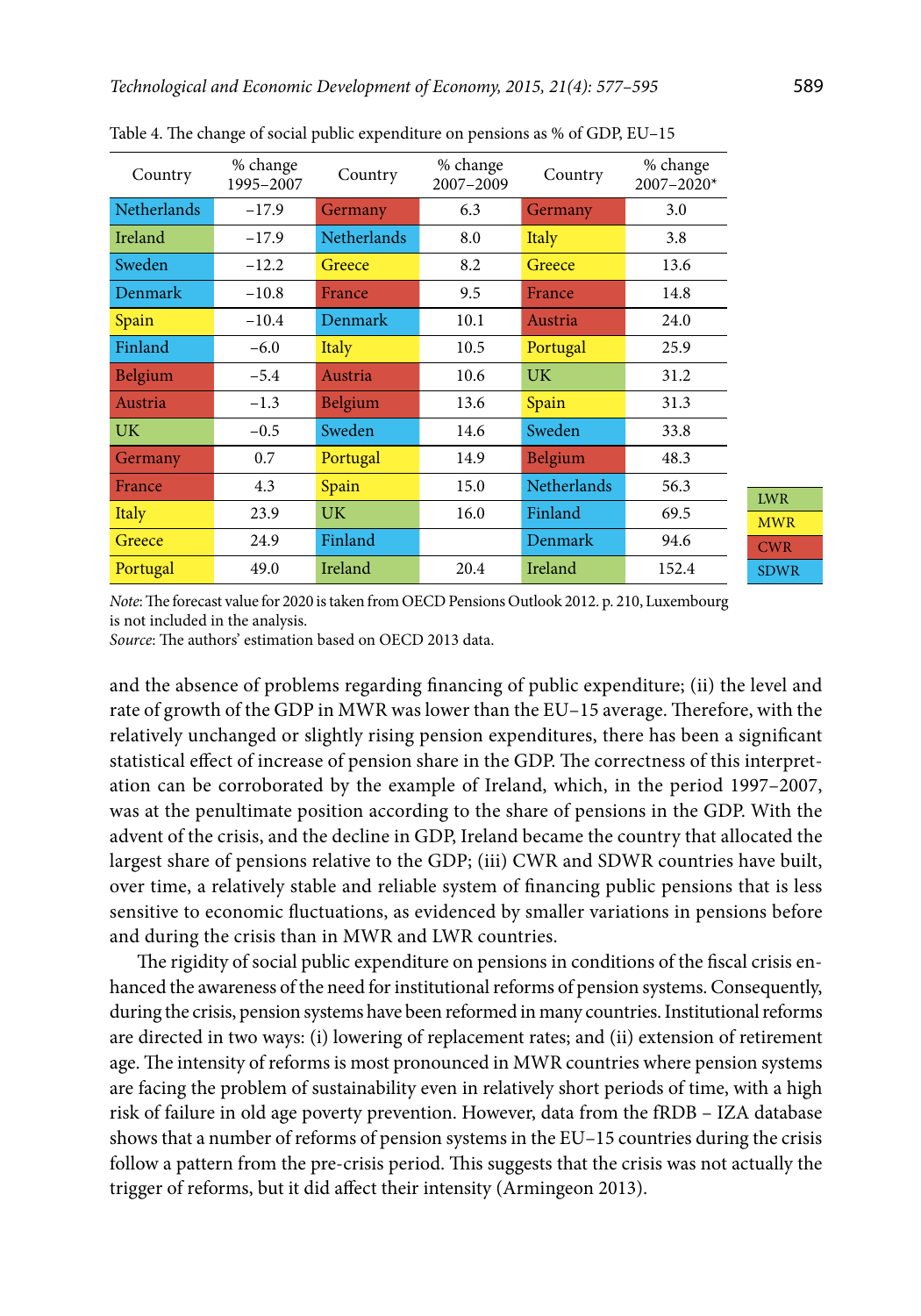The explanation of this situation, in addition to the institutional rigidity of the welfare state to economic shocks, should also be sought in the factors that determine the dynamics of social public expenditure on pensions. According to the Pench *et al.* (2012), in a predominant number of EU countries the dependent ratio (the ratio of the population aged 65 and over to the population aged 20 to 64) is the only factor that contributes to the growth of pension expenditures in the GDP. However, in most cases the coverage ratio, the employment effect, as well as the benefit ratio, gives a downward tone to the growing trend of pension expenditure. Viewed in an interrelated manner, the effect of an increase in the elderly population has a stronger influence on the dynamics of social public expenditure on pensions, in relation to the cumulative effect of other determinants that are traditionally regarded as guidelines for pension systems development (Coverage Ratio Contribution, Employment Effect Contribution, Benefit Ratio Contribution and Labour Intensity Contribution). As the growth of the dependent ratio is an independent variable in relation to economic shocks, and other variables analyzed are dependent variables, it follows that the primary motivation for reform should be found in factors whose dynamics are not caused by the crisis, noting that the intensity of the changes depends on the intensity of the crisis, as indicated by examples of MWR countries.

### **4.3. The second focus: unemployment benefits**

Unemployment benefits have a relatively small share in the total social public expenditure of the EU–15 countries. On average, the EU–15 countries allocate for these purposes less than 2% of GDP, including both components: (i) unemployment insurance; and (ii) unemployment assistance; and both forms of benefits: (i) cash benefits; and (ii) benefits in kind, which is much lower compared to the costs of the pension and health care systems. Small amounts, however, do not diminish the importance that the system of unemployment benefits has in the prevention of social risks, particularly risks that come from the labour market.

The system of unemployment benefits provides an individual's income for the duration of temporary unemployment, i.e. provides social assistance during the period of long–term unemployment. Consequently, it is a key instrument of the welfare state in coping with labour market risks. Unemployment benefits gain special significance in conditions of crisis by acting as automatic stabilizers in mitigating the effects of economic shocks.

The effect of unemployment benefits as automatic stabilizers is evident from Table 5. In periods of GDP growth and lower unemployment, there is a noticeably smaller allocation of funds intended for the unemployed. On the other hand, during crisis, due to decreasing GDP and rising unemployment, there is an increase in unemployment benefits. Thus, in a period of expansion, activity is directed towards reduction, while recession is followed by stimulation of aggregate demand. The described pattern can be identified in the examples of the EU–15 countries, columns 1 and 2. Times of economic prosperity have been accompanied by a reduction, whereas the crisis has seen an increase in the allocation of funds for the unemployed.

In the pre-crisis period, the exceptions from the rule were Austria and Germany, which, despite a slight rise in unemployment, had not increased the share of unemployment benefits in the GDP. However, the explanation of this situation should primarily be sought in the institutional design of the unemployment benefits system, characteristic for CWR countries,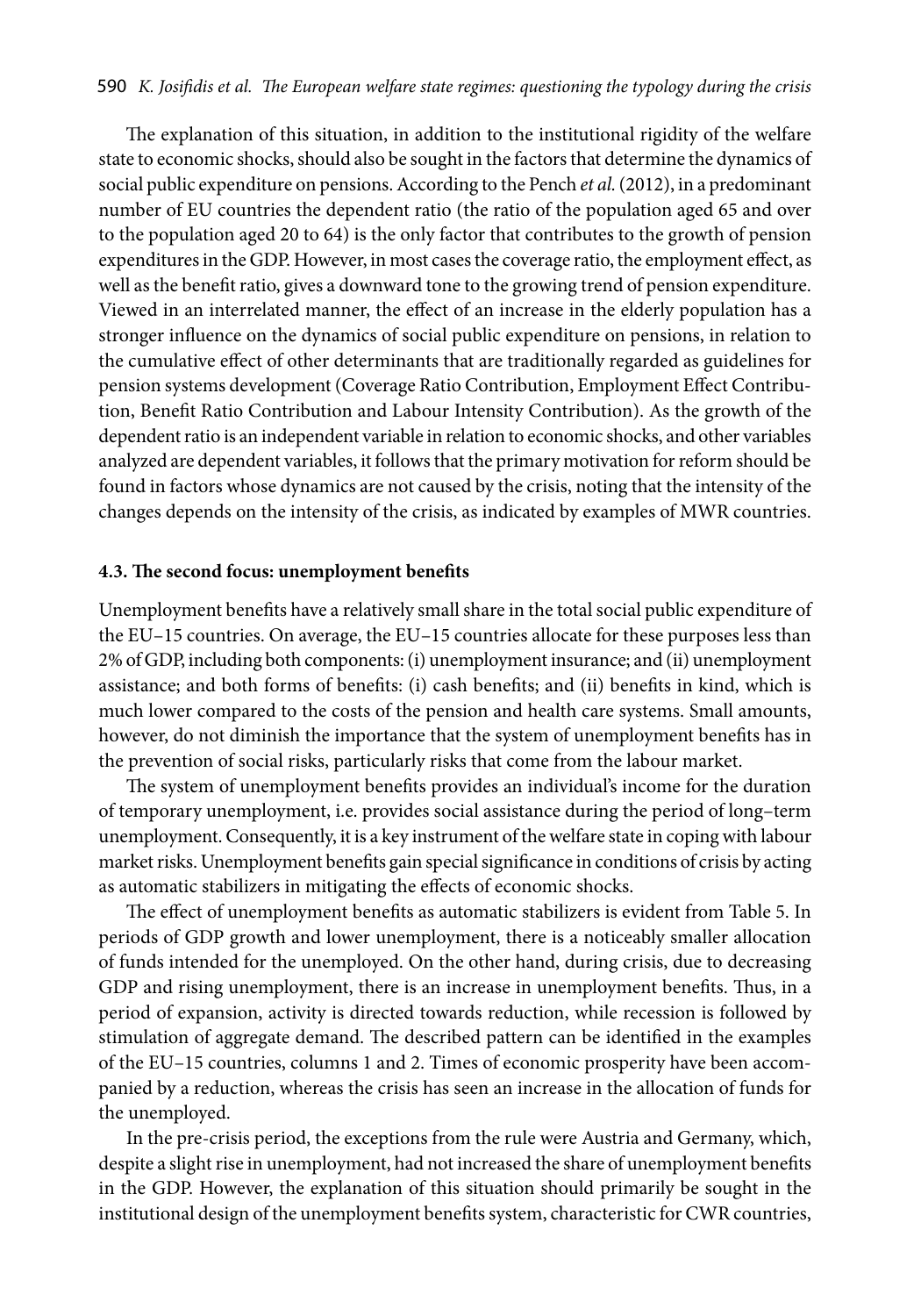| Country            | % change<br>1995-2007 | Country            | % change<br>2007-2009 | Country            | % change<br>$2009 - 2020*$ |
|--------------------|-----------------------|--------------------|-----------------------|--------------------|----------------------------|
| Sweden             | $-0.71$               | France             | 0.16                  | Italy              | $-0.36$                    |
| UK.                | $-0.68$               | <b>Belgium</b>     | 0.17                  | Germany            | $-0.26$                    |
| Denmark            | $-0.66$               | Portugal           | 0.19                  | France             | $-0.20$                    |
| <b>Netherlands</b> | $-0.60$               | Austria            | 0.22                  | Finland            | $-0.18$                    |
| Finland            | $-0.59$               | Germany            | 0.22                  | <b>Netherlands</b> | $-0.12$                    |
| Ireland            | $-0.53$               | Sweden             | 0.24                  | Austria            | $-0.11$                    |
| Spain              | $-0.43$               | <b>Netherlands</b> | 0.27                  | <b>Belgium</b>     | $-0.04$                    |
| Italy              | $-0.37$               | Finland            | 0.28                  | Sweden             | $-0.03$                    |
| Germany            | $-0.31$               | <b>Denmark</b>     | 0.37                  | Greece             | 0.02                       |
| France             | $-0.24$               | Greece             | 0.68                  | Denmark            | 0.04                       |
| Austria            | $-0.19$               | UK.                | 0.70                  | Portugal           | 0.07                       |
| <b>Belgium</b>     | $-0.02$               | Italy              | 0.80                  | UK.                | 0.15                       |
| Greece             | 0.07                  | Spain              | 0.92                  | Ireland            | 0.19                       |
| Portugal           | 0.17                  | Ireland            | 1.46                  | Spain              | 0.26                       |

Table 5. The change of social public expenditure for unemployment benefits in % of GDP, EU–15

MWR CWR SDWR

LWR

*Note*: The forecast value for 2020 is taken from The 2012 Ageing Report. p. 274, Luxembourg is not included in the analysis.

*Source*: The authors' estimation based on OECD 2013 data.

rather than in the deviation from the general principle of their role as automatic stabilizers. Namely, in CWR countries, the mechanism of unemployment insurance is dominant with respect to the mechanism of unemployment assistance, which results in a lower sensitivity of the system of unemployment benefits to economic shocks. This occurs as a result of the system being based, to a great extent, on horizontal rather than vertical redistribution.

The period of crisis, as well as post-crisis projections, also support the arguments on the anti-crisis manifestations of the unemployment benefits system. In the period from 2007 to 2009, the share of social public expenditure designated for unemployment benefits had increased in all the EU–15 countries. The largest increase in percentage compared to 2007 was in LWR and MWR countries, where the crisis had its most pronounced effects on the labour market. Moreover, the countries with the worst dynamics of number of unemployed persons during the crisis, LWR and MWR, are categorized as a group of countries with a prediction of the most intensive growth of public spending aimed at reducing the risk of the labour market in the next decade. On the other side, there are CWR and SDWR countries, for which it is realistic to expect that in the following years will slowly return to pre-crisis frameworks, in terms of GDP and unemployment trends. As a result of the restoration of pre-crisis relations, a gradual reduction of the share of public spending in the GDP aimed at the unemployed is also predicted. All this points towards the existence of a strong correlation between changes in expenditure designated for unemployment benefits and estimates on the movement of number of unemployed persons.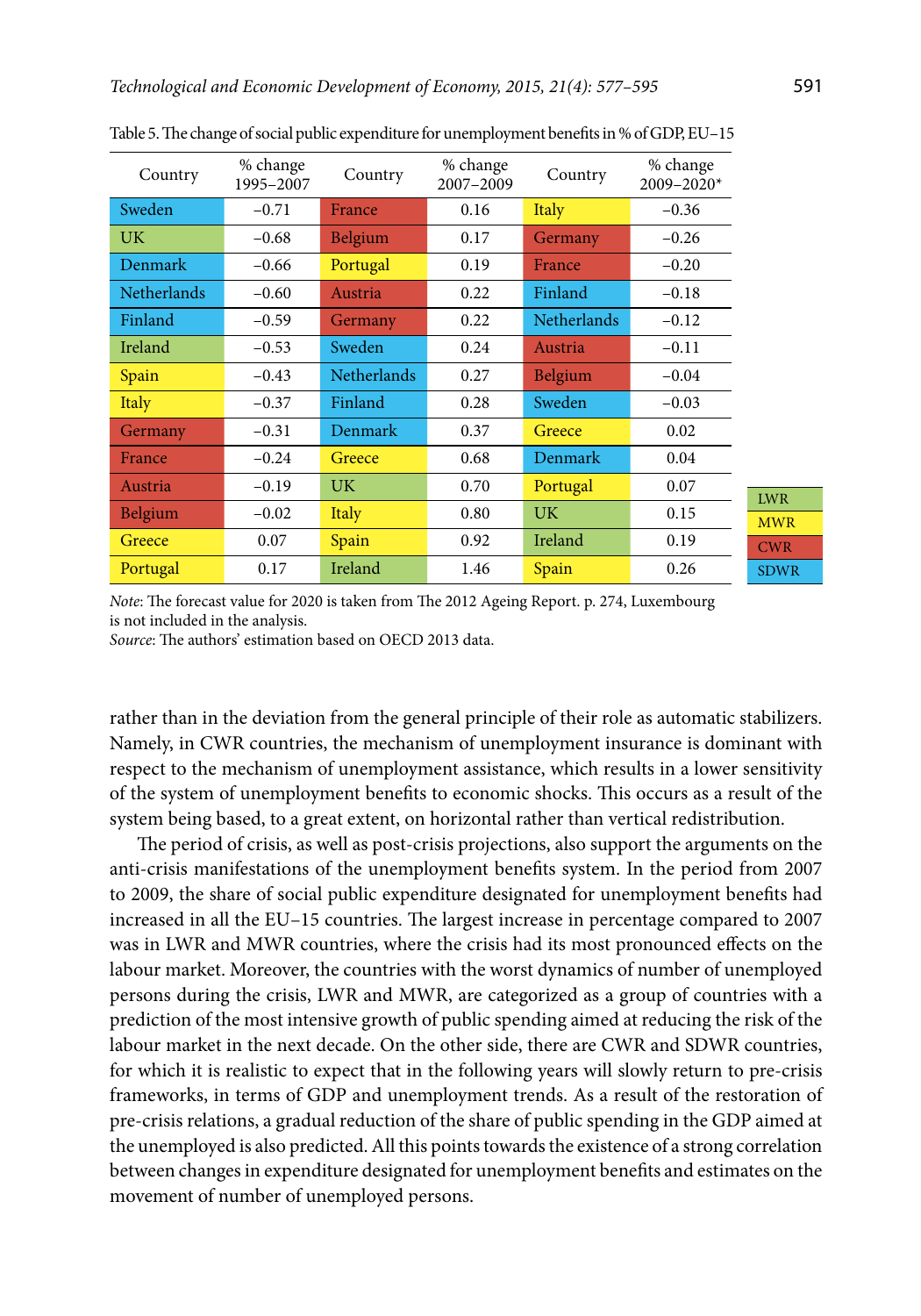Expectations that the crisis will leave more lasting consequences on the labour market of the EU–15 countries, in the form of persistently high unemployment rates in the post–crisis period, as well as on the extension of the average duration of unemployment, also make institutional reforms of the system of unemployment benefits inevitable. The direction of the reforms should be sought in the tendency to establish a balance between social security, incentives for the unemployed and fiscal costs (Stovicek, Turrini 2012).

The tendency to increase the efficiency of social public expenditure through the introduction and strengthening of corporate logic in welfare state programs will increasingly be expressed in the coming decades. The current architecture of the welfare state in the EU–15 renders the system of unemployment assistance the only productive element of social expenditure in the short term. A more flexible labour market, along with the simultaneous dominance of targeted and conditioned unemployment assistance, will be increasingly recognized by economic and social policy creators as the only remedy, from the perspective of sustainability of social expenditure, regarding the problems of poverty and social exclusion. In view of these arguments, institutional changes in the system of unemployment benefits as well as the repositioning of the welfare state in the direction of solving the problem of unemployment, seems certain to the extent that changes in the fluctuation of social public expenditure caused by the crisis are discernible today.

### **Conclusions**

The findings indicate that the Great Recession of 2008, expressed, initially, through the decline in levels, and later, in the loss of the pre-crisis dynamics of production, has narrowed the real basis for redistribution and, hence, the manifestations of the welfare state. The manifestation of the crisis in the sharp increase in unemployment has expanded and deepened social problems by creating additional demand for welfare state programs. The status quo of social expenditure, derived from the inherent inertia and institutional rigidity of the welfare state, turns out to be unsustainable in conditions of a persistently high unemployment rate and low growth GDP rate.

In order to highlight the future trajectory of the EU–15 welfare state, the paper focused the changes in the pension system and the system of unemployment benefits. The analysis showed that the crisis was not a turning point for the reform of the pension systems, but that it affected their intensity and dynamics. Due to less institutional rigidity and an easier establishment of a social consensus, the reforms in the unemployment benefits systems became a point of reference for further institutional and redistributive redirection of the welfare state.

Given the crisis circumstances, the new orientation of the EU–15 welfare states could be recognized in the reforms for greater efficiency, firstly, in the context of input efficiency, and later, in the context of output efficiency, including re–levelling and re–institutionalization of the welfare state. CWR and SDWR countries lean towards the first scenario, while the second scenario seems more certain for LWR countries. The second scenario is already taking place in MWR countries. Examples of MWR countries – Greece and Portugal show that convergence or divergence along different lines, which are assumed by prevailing theories of welfare state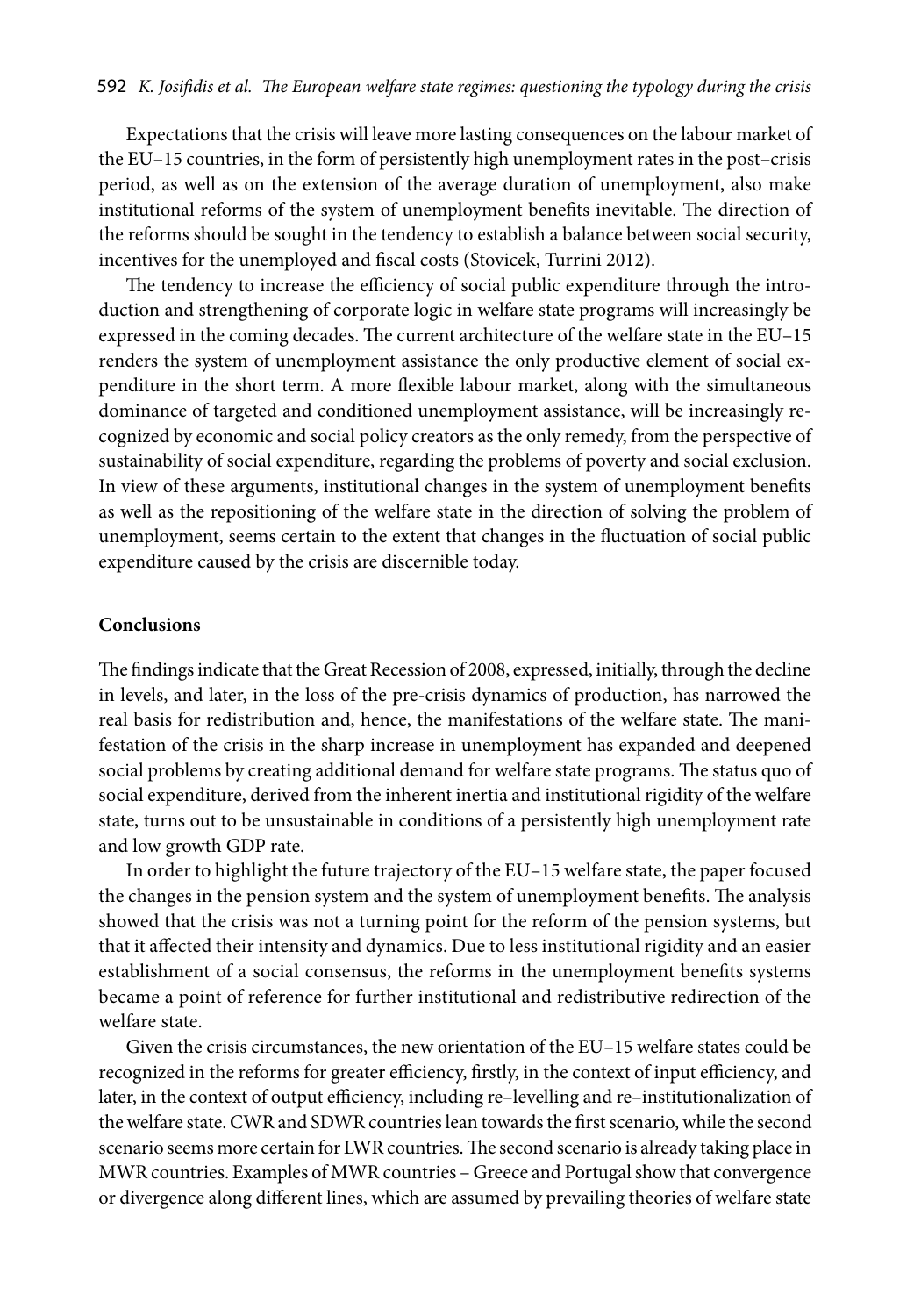typologies, is not only possible, but also already evident in the countries with less developed welfare states and external imposed welfare state reforms.

### **Acknowledgements**

The first version of this paper was presented at the 10th International Conference Developments in Economic Theory and Policy (Bilbao, June 27–28, 2013). The paper is written under the auspices of the project 47010 supported by the Ministry of Education and Science, Republic of Serbia.

### **References**

- Adema, W.; Fron, P.; Ladaique, M. 2011. *Is the European welfare state really more expensive? Indicators on social spending, 1980–2012; and a manual to the OECD Social Expenditure Database (SOCX)*, OECD Social, Employment and Migration Working Papers No. 124 .<http://dx.doi.org/10.1787/5kg2d2d4pbf0-en>
- Ameco [online]. 2013 [cited 7 December 2013]. Available from Internet: [http://ec.europa.eu/economy\\_fin](http://ec.europa.eu/economy_finance/ameco/user/serie/SelectSerie.cfm)[ance/ameco/user/serie/SelectSerie.cfm](http://ec.europa.eu/economy_finance/ameco/user/serie/SelectSerie.cfm)
- Armingeon, K. 2013. Breaking with the past? Why the global financial crisis led to austerity policies but not to modernization of the welfare state, in C. Pierson, F. G. Castles, I. K. Naumann (Eds.). *The welfare state reader*. 3rd ed. Polity, 214–226.
- Blot, C.; Cochard, M.; Creel, J.; Ducoudré, B.; Schweisguth, D.; Timbeau, X. 2014. Is there an alternative strategy for reducing public debt by 2032?, *Panoeconomicus* 61(1): 39–57. <http://dx.doi.org/10.2298/PAN1401039B>
- Bonoli, G. 1997. Classifying welfare states: a two–dimension approach, *Journal of Social Policy* 26(3): 351–372. <http://dx.doi.org/10.1017/S0047279497005059>
- Brauers, W. K. M.; Baležentis, A.; Baležentis, T. 2012. EUROPEAN Union member states preparing for EUROPE 2020. An application of the MULTIMOORA method, *Technological and Economic Development of Economy* 18(4): 567–587.<http://dx.doi.org/10.3846/20294913.2012.734692>
- Castles, F. G. 2010. Black swans and elephants on the move: the impact of emergencies on the welfare state, *Journal of European Social Policy* 20(2): 91–101. <http://dx.doi.org/10.1177/0958928711412224>
- Chung, H.; Thewissen, S. 2011. Falling back on old habits? A comparison of the social and unemployment crisis reactive policy strategies in Germany, the UK and Sweden, *Social Policy & Administration* 45(4): 354–370. <http://dx.doi.org/10.1111/j.1467-9515.2011.00779.x>
- Chung, H.; Van Oorschot, W. 2011. Institutions versus market forces: explaining the employment insecurity of European individuals during (the beginning of) the financial crisis, *Journal of European Social Policy* 21(4): 287–301. <http://dx.doi.org/10.1177/0958928711412224>
- Clasen, J.; Clegg, D.; Kvist, J. 2012. *European labour market policies in (the) crisis*, European Trade Union Institute Working Paper No. 2011.02.<http://dx.doi.org/10.2139/ssrn.2202724>
- De Beer, P. 2012. Earnings and income inequality in the EU during the crisis, *International Labour Review* 151(4): 313–331.<http://dx.doi.org/10.1111/j.1564-913X.2012.00151.x>
- Esping-Andersen, G. 1990. *The three worlds of welfare capitalism*. Cambridge: Polity press. 492 p.
- Esping-Andersen, G. 1996. After the golden age? Welfare state dilemmas in a global economy, in *Welfare states in transition: National adaptations in global economies*. Sage, 1–31.
- Eurostat. 2014. *Expenditure on pensions* [online], [cited 1 February 2014]. Available from Internet: <http://ec.europa.eu/eurostat/data/database>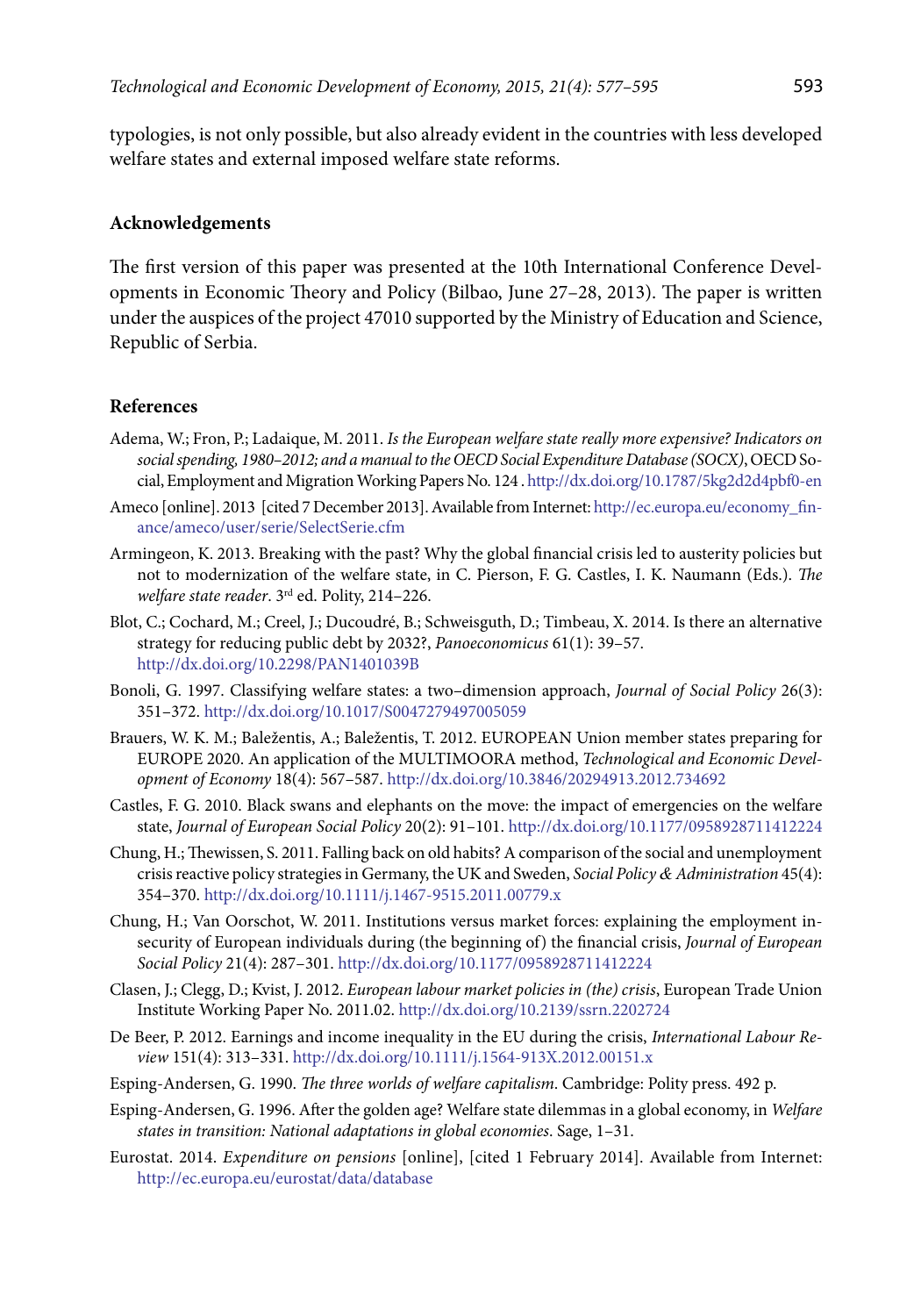- Ferreiro, J.; Gómez, C. 2014. Implementing a voluntary wage policy: lessons from the Irish and Spanish wages policies before the crisis, *Panoeconomicus* 61(1): 107–127. <http://dx.doi.org/10.2298/PAN1401107F>
- Ferrera, M. 1996. The 'Southern model' of welfare in social Europe, *Journal of European social policy* 6(1): 17–37.<http://dx.doi.org/10.1177/095892879600600102>
- Hartmann-Hirsch, C. 2010*. The state of the Luxembourg's welfare state: the effects of the crisis on a corporatist model shifting to a universalistic model*, Working Paper No. 2010–44.
- Hemerijck, A. C.; Knapen, B.; van Doorne, E. (Eds.). 2009. *Aftershocks: economic crisis and institutional choice.* Amsterdam University Press. 283 p. <http://dx.doi.org/10.5117/9789089641922>
- Hermann, C. 2014. Structural adjustment and neoliberal convergence in labour markets and welfare: the impact of the crisis and austerity measures on European economic and social models, *Competition & Change* 18(2): 111–130. <http://dx.doi.org/10.1179/1024529414Z.00000000051>
- Josifidis, K.; Lošonc, A. 2014. Some thoughts on power: international context, *Panoeconomicus* 61(5): 597–615. <http://dx.doi.org/10.2298/PAN1405597J>
- Josifidis, K.; Lošonc, A.; Supić, N. 2010. Neoliberalism: befall or respite? *Panoeconomicus* 57(1): 101–117. <http://dx.doi.org/10.2298/PAN1001101J>
- Matsaganis, M. 2011. The welfare state and the crisis: the case of Greece, *Journal of European Social Policy* 21(5): 501–512.<http://dx.doi.org/10.1177/0958928711418858>
- OECD. 2013. *Social Expenditure Database (SOCX)* [online], [cited 7 December 2013]. Available from Internet:<http://www.oecd.org/social/expenditure.htm>
- Palier, B. (Ed.). 2010. *A long goodbye to Bismarck? The politics of welfare reforms in continental Europe*. Amsterdam University Press. 455 p.<http://dx.doi.org/10.5117/9789089642349>
- Peinado, P.; Serrano, F. 2014. Fiscal crisis, social security reform and vulnerable population, *Panoeconomicus* 61(1): 129–143. <http://dx.doi.org/10.2298/PAN1401129P>
- Pench, L.; Gudin De Vallerin, P.; Part, P.; Carone, G. 2012. The 2012 ageing report economic and budgetary projections for the 27 EU member states (2010–2060), *The European Economy Series* 1(2).
- Sacchi, S.; Pancaldi, F.; Arisi, C. 2011. The economic crisis as a trigger of convergence? Short-time work in Italy, Germany and Austria, *Social Policy & Administration* 45(4): 465–487. <http://dx.doi.org/10.1111/j.1467-9515.2011.00785.x>
- Starke, P.; Kaasch, A.; Hooren, F. V. 2011. *Explaining the variety of social policy responses to economic crisis: how parties and welfare state structures interact*, TranState Working Papers No. 154 [online], [cited 7 December 2013]. Available from Internet: <http://hdl.handle.net/10419/50561>
- Starke, P.; Kaasch, A.; Van Hooren, F. 2013. *The welfare state as crisis manager: explaining the diversity of policy responses to economic crisis*. Palgrave Macmillan. 236 p.<http://dx.doi.org/10.1057/9781137314840>
- Stiller, S. 2010. *Ideational leadership in German welfare state reform: how politicians and policy ideals transform resilient institutions*. Amsterdam University Press. 253 p.
- Stovicek, K.; Turrini, A. 2012. *Benchmarking unemployment benefit systems*, IZA Policy Papers No. 43 [online], [cited 7 December 2013]. Available from Internet: <http://www.econstor.eu/handle/10419/91759>
- Theodoropoulou, S.; Watt, A. 2011. *Withdrawal symptoms: an assessment of the austerity packages in Europe*, European Trade Union Institute Working Paper No. 2011.02.
- Verbič, M.; Spruk, R. 2014. Aging population and public pensions: theory and macroeconometric evidence, *Panoeconomicus* 61(3): 289–316. <http://dx.doi.org/>[10.2298/PAN1403289V](http://www.doiserbia.nb.rs/Article.aspx?ID=1452-595X1403289V)
- Vis, B.; Van Kersbergen, K.; Hylands, T. 2011. To what extent did the financial crisis intensify the pressure to reform the welfare state?, *Social Policy & Administration* 45(4): 338–353. <http://dx.doi.org/10.1111/j.1467-9515.2011.00778.x>